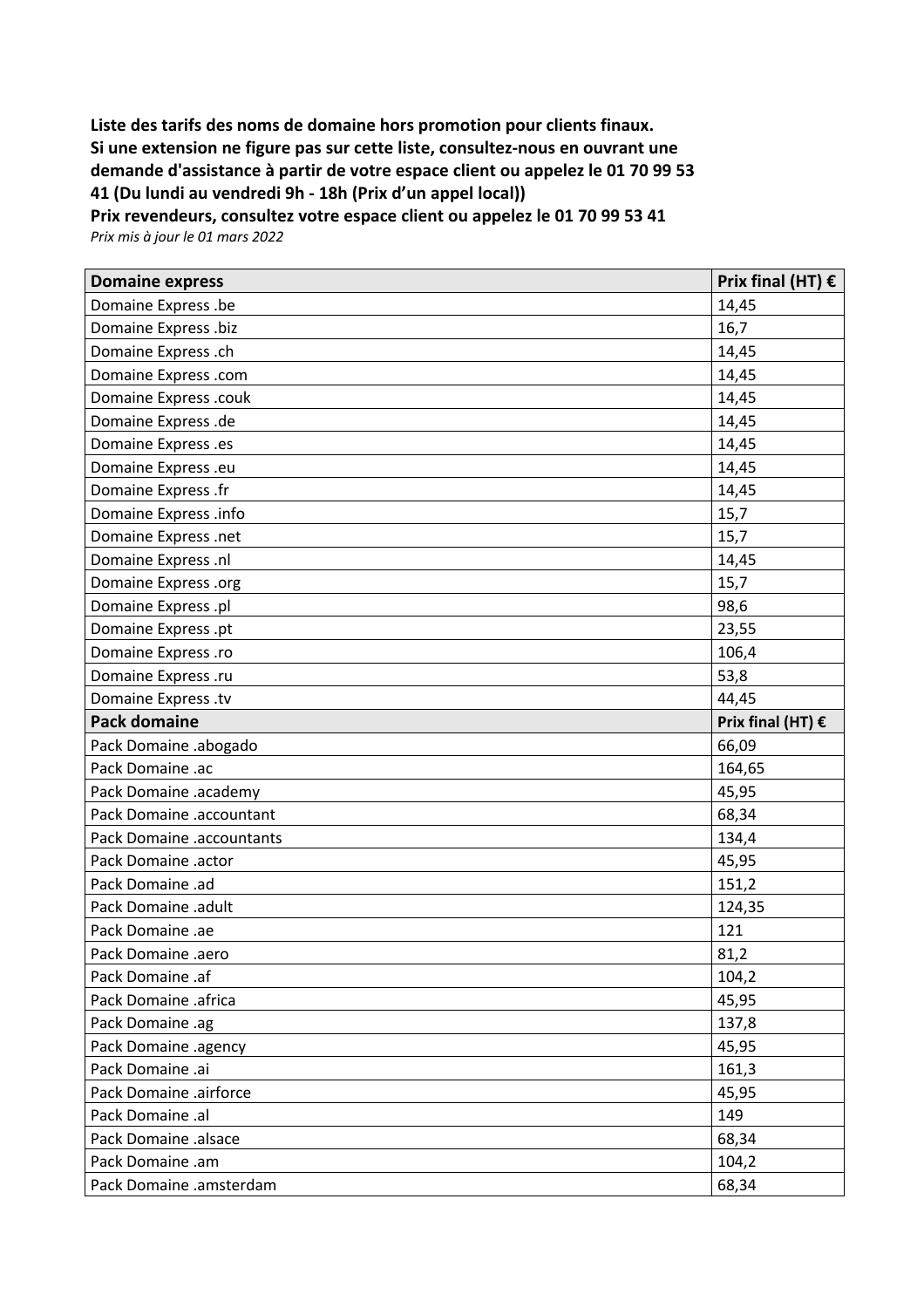| Pack Domaine .an         | 262,1   |
|--------------------------|---------|
| Pack Domaine .ao         | 292,35  |
| Pack Domaine .apartments | 68,34   |
| Pack Domaine .app        | 45,95   |
| Pack Domaine .aq         | 292,35  |
| Pack Domaine .ar         | 101,95  |
| Pack Domaine .archi      | 101,95  |
| Pack Domaine .army       | 45,95   |
| Pack Domaine .art        | 45,95   |
| Pack Domaine .as         | 161,3   |
| Pack Domaine .asia       | 33,6    |
| Pack Domaine .associates | 45,95   |
| Pack Domaine .at         | 68,34   |
| Pack Domaine .atit       | 52,65   |
| Pack Domaine .attorney   | 68,34   |
| Pack Domaine .au         | 292,35  |
| Pack Domaine .auction    | 45,95   |
| Pack Domaine .audio      | 146,75  |
| Pack Domaine .auto       | 2925,45 |
| Pack Domaine .autos      | 971,05  |
| Pack Domaine .aw         | 510,75  |
| Pack Domaine .ax         | 236,35  |
| Pack Domaine .az         | 196     |
| Pack Domaine .ba         | 222,9   |
| Pack Domaine .baby       | 101,95  |
| Pack Domaine .band       | 45,95   |
| Pack Domaine .bank       | 5600    |
| Pack Domaine .bar        | 112     |
| Pack Domaine .barcelona  | 79,55   |
| Pack Domaine .bargains   | 45,95   |
| Pack Domaine .bayern     | 68,34   |
| Pack Domaine .bb         | 292,35  |
| Pack Domaine .bd         | 126,6   |
| Pack Domaine .be         | 27,9    |
| Pack Domaine .beer       | 45,95   |
| Pack Domaine .berlin     | 68,34   |
| Pack Domaine .best       | 156,8   |
| Pack Domaine .bf         | 292,35  |
| Pack Domaine .bg         | 226,25  |
| Pack Domaine .bh         | 869,15  |
| Pack Domaine .bi         | 198,25  |
| Pack Domaine .bid        | 45,95   |
| Pack Domaine .bike       | 45,95   |
| Pack Domaine .bingo      | 68,34   |
| Pack Domaine .bio        | 68,34   |
| Pack Domaine .biz        | 30,15   |
|                          |         |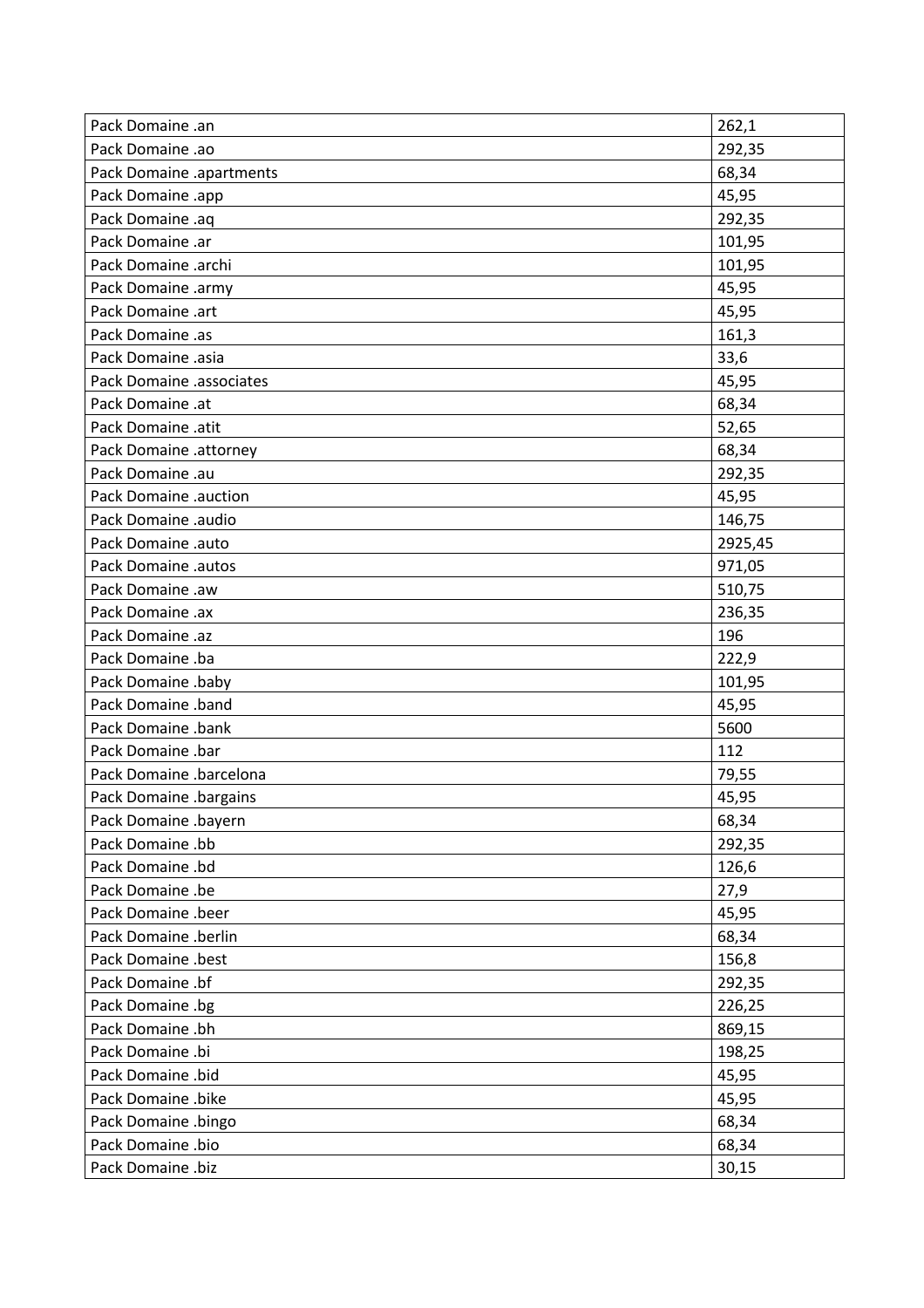| Pack Domaine .biz-free        | 52,65   |
|-------------------------------|---------|
| Pack Domaine .biz1            | 52,65   |
| Pack Domaine .biztr           | 89,6    |
| Pack Domaine .bj              | 356,2   |
| Pack Domaine .black           | 68,34   |
| Pack Domaine .blackfriday     | 224     |
| Pack Domaine .blog            | 45,95   |
| Pack Domaine .blue            | 45,95   |
| Pack Domaine .bm              | 292,35  |
| Pack Domaine .bn              | 292,35  |
| Pack Domaine .bo              | 247,55  |
| Pack Domaine .boats           | 225,15  |
| Pack Domaine .boutique        | 45,95   |
| Pack Domaine .br              | 292,35  |
| Pack Domaine .broker          | 1244,34 |
| Pack Domaine .brussels        | 68,34   |
| Pack Domaine .bs              | 762,75  |
| Pack Domaine .bt              | 292,35  |
| Pack Domaine .build           | 68,34   |
| Pack Domaine .builders        | 45,95   |
| <b>Pack Domaine .business</b> | 45,95   |
| Pack Domaine .buzz            | 45,95   |
| Pack Domaine .bv              | 292,35  |
| Pack Domaine .bw              | 292,35  |
| Pack Domaine .by              | 134,4   |
| Pack Domaine .bz              | 72,8    |
| Pack Domaine .bzh             | 68,34   |
| Pack Domaine .ca              | 41,85   |
| Pack Domaine .cab             | 45,95   |
| Pack Domaine .cafe            | 45,95   |
| Pack Domaine .camera          | 72,8    |
| Pack Domaine .camp            | 72,8    |
| Pack Domaine .capetown        | 146,75  |
| Pack Domaine .capital         | 68,34   |
| Pack Domaine .car             | 2925,45 |
| Pack Domaine .cards           | 45,95   |
| Pack Domaine .care            | 45,95   |
| Pack Domaine .career          | 179,2   |
| Pack Domaine .careers         | 68,34   |
| Pack Domaine .cars            | 2925,45 |
| Pack Domaine .casa            | 68,34   |
| Pack Domaine .cash            | 45,95   |
| Pack Domaine .casino          | 212,8   |
| Pack Domaine .cat             | 40,35   |
| Pack Domaine .catering        | 45,95   |
| Pack Domaine .cc              | 63,85   |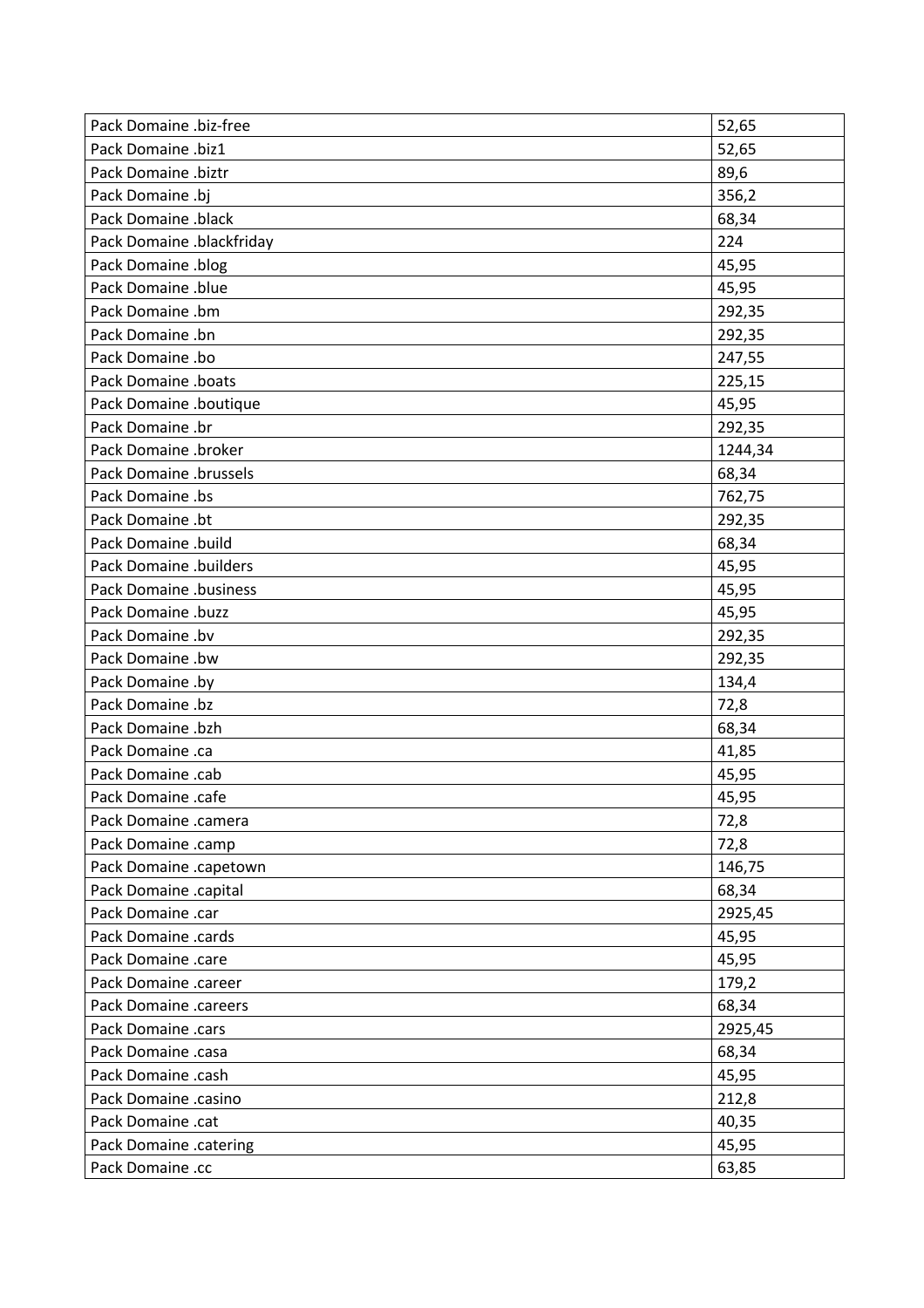| Pack Domaine .cd        | 128,8  |
|-------------------------|--------|
| Pack Domaine .center    | 45,95  |
| Pack Domaine .ceo       | 156,8  |
| Pack Domaine .cf        | 292,35 |
| Pack Domaine .cg        | 358,4  |
| Pack Domaine .ch        | 59,4   |
| Pack Domaine .chat      | 68,34  |
| Pack Domaine .cheap     | 45,95  |
| Pack Domaine .christmas | 68,34  |
| Pack Domaine .church    | 45,95  |
| Pack Domaine .ci        | 544,35 |
| Pack Domaine .city      | 45,95  |
| Pack Domaine .ck        | 224    |
| Pack Domaine .cl        | 122,1  |
| Pack Domaine .claims    | 68,34  |
| Pack Domaine .cleaning  | 78,4   |
| Pack Domaine .click     | 45,95  |
| Pack Domaine .clinic    | 68,34  |
| Pack Domaine .clothing  | 45,95  |
| Pack Domaine .cloud     | 45,95  |
| Pack Domaine .club      | 45,95  |
| Pack Domaine .cm        | 147,85 |
| Pack Domaine .cn        | 66,09  |
| Pack Domaine .co        | 68,34  |
| Pack Domaine .coach     | 68,34  |
| Pack Domaine .coat      | 136,65 |
| Pack Domaine .cock      | 292,35 |
| Pack Domaine .cocr      | 292,35 |
| Pack Domaine .codes     | 68,34  |
| Pack Domaine .coffee    | 45,95  |
| Pack Domaine .cogg      | 172,5  |
| Pack Domaine .coit      | 52,65  |
| Pack Domaine .coje      | 271,05 |
| Pack Domaine .cojp      | 292,35 |
| Pack Domaine .coke      | 292,35 |
| Pack Domaine .cokr      | 341,6  |
| Pack Domaine .college   | 101,95 |
| Pack Domaine .cologne   | 45,95  |
| Pack Domaine .com       | 27,9   |
| Pack Domaine .coma      | 207,2  |
| Pack Domaine .comag     | 104,2  |
| Pack Domaine .comao     | 292,35 |
| Pack Domaine .comau     | 118,75 |
| Pack Domaine .comaz     | 161,3  |
| Pack Domaine .combo     | 292,35 |
| Pack Domaine .combr     | 136,65 |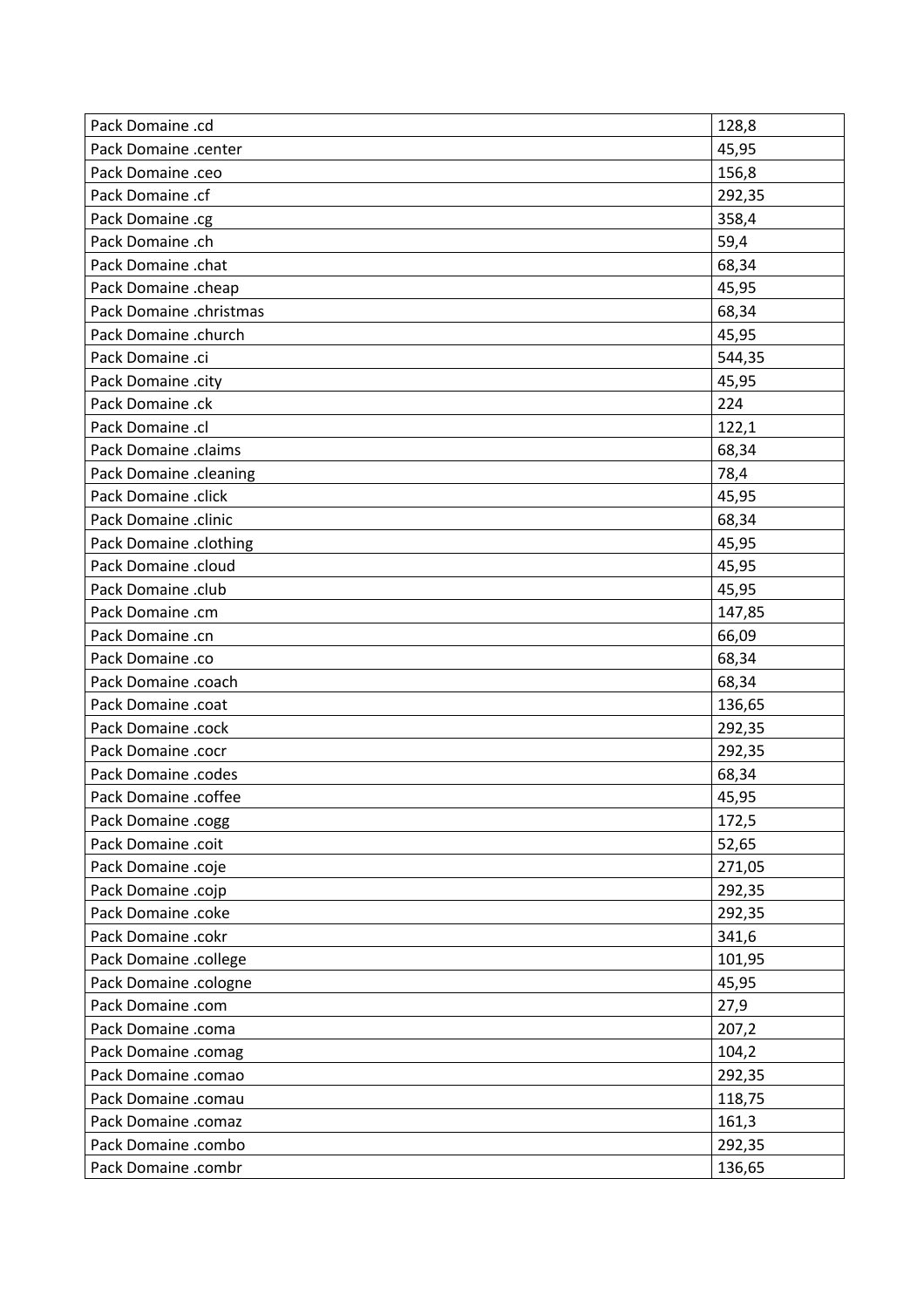| Pack Domaine .combs        | 264,35 |
|----------------------------|--------|
| Pack Domaine .combz        | 90,75  |
| Pack Domaine .comcm        | 109,8  |
| Pack Domaine .comcn        | 58,25  |
| Pack Domaine .comco        | 124,35 |
| Pack Domaine .comdo        | 133,3  |
| Pack Domaine .comes        | 60,5   |
| Pack Domaine .comfj        | 161,3  |
| Pack Domaine .comfr        | 26,9   |
| Pack Domaine .comgi        | 292,35 |
| Pack Domaine .comgt        | 113,15 |
| Pack Domaine .comhk        | 292,35 |
| Pack Domaine .comhr        | 237,45 |
| Pack Domaine .comjo        | 218,4  |
| Pack Domaine .comki        | 187,05 |
| Pack Domaine .comkz        | 121    |
| Pack Domaine .comlc        | 70,59  |
| Pack Domaine .comlv        | 76,2   |
| Pack Domaine .comly        | 80,65  |
| Pack Domaine .commt        | 292,35 |
| Pack Domaine .community    | 45,95  |
| Pack Domaine .commx        | 107,55 |
| Pack Domaine .comnf        | 292,35 |
| Pack Domaine .comni        | 292,35 |
| Pack Domaine .comnr        | 115,4  |
| Pack Domaine .compa        | 134,4  |
| Pack Domaine .company      | 45,95  |
| Pack Domaine .compl        | 159,05 |
| Pack Domaine .compr        | 163,55 |
| Pack Domaine .compt        | 37     |
| Pack Domaine .computer     | 45,95  |
| Pack Domaine .comro        | 136,65 |
| Pack Domaine .comsg        | 292,35 |
| Pack Domaine .comsy        | 241,95 |
| Pack Domaine .comtl        | 89,6   |
| Pack Domaine .comtn        | 360,65 |
| Pack Domaine .comtr        | 70,59  |
| Pack Domaine .comua        | 89,6   |
| Pack Domaine .comve        | 89,6   |
| Pack Domaine .comvn        | 132,19 |
| Pack Domaine .comws        | 90,75  |
| Pack Domaine .condos       | 68,34  |
| Pack Domaine .conl         | 68,34  |
| Pack Domaine .construction | 45,95  |
| Pack Domaine .consulting   | 45,95  |
| Pack Domaine .contractors  | 45,95  |
|                            |        |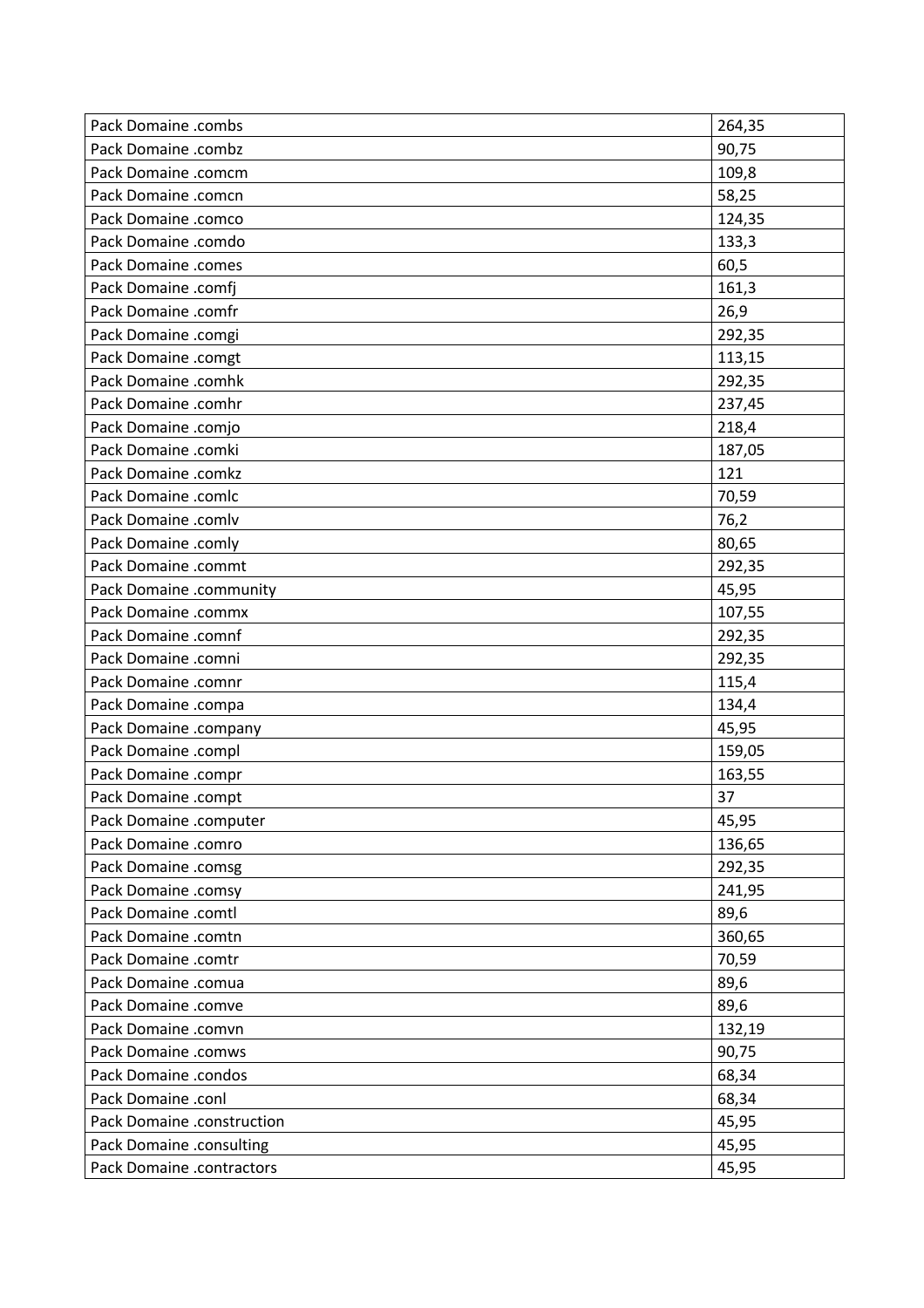| Pack Domaine .cooking          | 45,95  |
|--------------------------------|--------|
| Pack Domaine .cool             | 45,95  |
| Pack Domaine .coop             | 170,25 |
| Pack Domaine .coop2            | 215,05 |
| Pack Domaine .copn             | 104,2  |
| Pack Domaine .corsica          | 68,34  |
| Pack Domaine .cott             | 161,3  |
| Pack Domaine .couk             | 27,9   |
| Pack Domaine .country          | 45,95  |
| Pack Domaine .coupons          | 68,34  |
| Pack Domaine .courses          | 68,34  |
| Pack Domaine .coza             | 85,7   |
| Pack Domaine .cr               | 171,4  |
| Pack Domaine .credit           | 143,4  |
| Pack Domaine .creditcard       | 212,8  |
| Pack Domaine .cricket          | 101,95 |
| Pack Domaine .cruises          | 68,34  |
| Pack Domaine .cu               | 975,55 |
| Pack Domaine .cv               | 292,35 |
| Pack Domaine .cw               | 485    |
| Pack Domaine .cx               | 77,3   |
| Pack Domaine .cy               | 97,45  |
| Pack Domaine .cymru            | 45,95  |
| Pack Domaine .cz               | 77,84  |
| Pack Domaine .dance            | 45,95  |
| Pack Domaine .date             | 68,34  |
| Pack Domaine .dating           | 68,34  |
| Pack Domaine .de               | 27,9   |
| Pack Domaine .deals            | 45,95  |
| Pack Domaine .degree           | 68,34  |
| Pack Domaine .delivery         | 68,34  |
| Pack Domaine .democrat         | 45,95  |
| Pack Domaine .dental           | 68,34  |
| Pack Domaine .dentist          | 68,34  |
| Pack Domaine .desi             | 45,95  |
| Pack Domaine .design           | 68,34  |
| Pack Domaine .dev              | 32,5   |
| Pack Domaine .diamonds         | 68,34  |
| Pack Domaine .diet             | 224    |
| Pack Domaine .digital          | 45,95  |
| Pack Domaine .direct           | 45,95  |
| <b>Pack Domaine .directory</b> | 45,95  |
| Pack Domaine .discount         | 45,95  |
| Pack Domaine .dj               | 125,45 |
| Pack Domaine .dk               | 121    |
| Pack Domaine .dm               | 297,95 |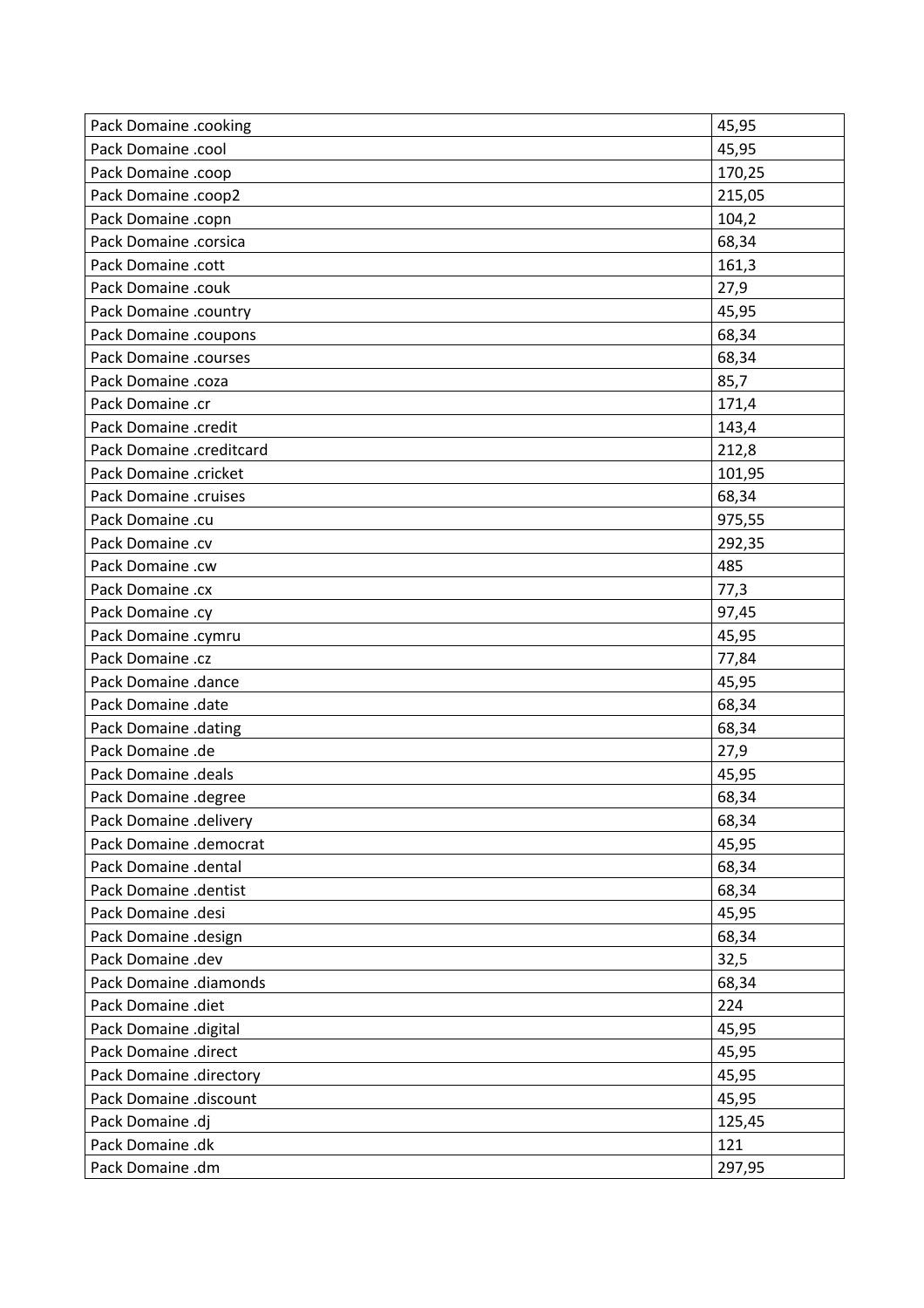| Pack Domaine .dog<br>78,4<br>Pack Domaine .domains<br>45,95<br>Pack Domaine .download<br>68,34<br>Pack Domaine .durban<br>68,34<br>Pack Domaine .dz<br>516,35<br>Pack Domaine .earth<br>45,95<br>Pack Domaine .ec<br>118,75<br>Pack Domaine .eco<br>123,2<br>Pack Domaine .edu<br>82,9<br>Pack Domaine .education<br>45,95<br>Pack Domaine .ee<br>144,5<br>Pack Domaine .eg<br>358,4<br>Pack Domaine .eh<br>292,35<br>Pack Domaine .email<br>45,95<br>Pack Domaine .energy<br>145,6<br>Pack Domaine .engineer<br>45,95<br>Pack Domaine .engineering<br>68,34<br>Pack Domaine .enterprises<br>45,95<br>Pack Domaine .equipment<br>45,95<br>Pack Domaine .er<br>292,35<br>Pack Domaine .es<br>27,9<br>Pack Domaine .estate<br>45,95<br>Pack Domaine .et<br>144,5<br>Pack Domaine .eu<br>27,9<br>Pack Domaine .eus<br>50,3<br>Pack Domaine .events<br>45,95<br>Pack Domaine .exchange<br>45,95<br>68,34<br>Pack Domaine .expert<br>Pack Domaine .exposed<br>45,95<br>Pack Domaine .express<br>45,95<br>Pack Domaine .fail<br>45,95<br>Pack Domaine .faith<br>68,34<br>Pack Domaine .family<br>45,95<br>Pack Domaine .fan<br>68,34<br>Pack Domaine .fans<br>101,95<br>Pack Domaine .farm<br>45,95<br>Pack Domaine .fashion<br>68,34<br>Pack Domaine .feedback<br>1244,34<br>Pack Domaine .fi<br>117,6<br>Pack Domaine .film<br>145,6<br>Pack Domaine .finance<br>68,34<br>Pack Domaine .financial<br>68,34<br>Pack Domaine .fish<br>45,95<br>Pack Domaine .fishing<br>45,95<br>Pack Domaine .fit<br>45,95 | Pack Domaine .do | 161,3 |
|-------------------------------------------------------------------------------------------------------------------------------------------------------------------------------------------------------------------------------------------------------------------------------------------------------------------------------------------------------------------------------------------------------------------------------------------------------------------------------------------------------------------------------------------------------------------------------------------------------------------------------------------------------------------------------------------------------------------------------------------------------------------------------------------------------------------------------------------------------------------------------------------------------------------------------------------------------------------------------------------------------------------------------------------------------------------------------------------------------------------------------------------------------------------------------------------------------------------------------------------------------------------------------------------------------------------------------------------------------------------------------------------------------------------------------------------------------------------------------------------------------|------------------|-------|
|                                                                                                                                                                                                                                                                                                                                                                                                                                                                                                                                                                                                                                                                                                                                                                                                                                                                                                                                                                                                                                                                                                                                                                                                                                                                                                                                                                                                                                                                                                       |                  |       |
|                                                                                                                                                                                                                                                                                                                                                                                                                                                                                                                                                                                                                                                                                                                                                                                                                                                                                                                                                                                                                                                                                                                                                                                                                                                                                                                                                                                                                                                                                                       |                  |       |
|                                                                                                                                                                                                                                                                                                                                                                                                                                                                                                                                                                                                                                                                                                                                                                                                                                                                                                                                                                                                                                                                                                                                                                                                                                                                                                                                                                                                                                                                                                       |                  |       |
|                                                                                                                                                                                                                                                                                                                                                                                                                                                                                                                                                                                                                                                                                                                                                                                                                                                                                                                                                                                                                                                                                                                                                                                                                                                                                                                                                                                                                                                                                                       |                  |       |
|                                                                                                                                                                                                                                                                                                                                                                                                                                                                                                                                                                                                                                                                                                                                                                                                                                                                                                                                                                                                                                                                                                                                                                                                                                                                                                                                                                                                                                                                                                       |                  |       |
|                                                                                                                                                                                                                                                                                                                                                                                                                                                                                                                                                                                                                                                                                                                                                                                                                                                                                                                                                                                                                                                                                                                                                                                                                                                                                                                                                                                                                                                                                                       |                  |       |
|                                                                                                                                                                                                                                                                                                                                                                                                                                                                                                                                                                                                                                                                                                                                                                                                                                                                                                                                                                                                                                                                                                                                                                                                                                                                                                                                                                                                                                                                                                       |                  |       |
|                                                                                                                                                                                                                                                                                                                                                                                                                                                                                                                                                                                                                                                                                                                                                                                                                                                                                                                                                                                                                                                                                                                                                                                                                                                                                                                                                                                                                                                                                                       |                  |       |
|                                                                                                                                                                                                                                                                                                                                                                                                                                                                                                                                                                                                                                                                                                                                                                                                                                                                                                                                                                                                                                                                                                                                                                                                                                                                                                                                                                                                                                                                                                       |                  |       |
|                                                                                                                                                                                                                                                                                                                                                                                                                                                                                                                                                                                                                                                                                                                                                                                                                                                                                                                                                                                                                                                                                                                                                                                                                                                                                                                                                                                                                                                                                                       |                  |       |
|                                                                                                                                                                                                                                                                                                                                                                                                                                                                                                                                                                                                                                                                                                                                                                                                                                                                                                                                                                                                                                                                                                                                                                                                                                                                                                                                                                                                                                                                                                       |                  |       |
|                                                                                                                                                                                                                                                                                                                                                                                                                                                                                                                                                                                                                                                                                                                                                                                                                                                                                                                                                                                                                                                                                                                                                                                                                                                                                                                                                                                                                                                                                                       |                  |       |
|                                                                                                                                                                                                                                                                                                                                                                                                                                                                                                                                                                                                                                                                                                                                                                                                                                                                                                                                                                                                                                                                                                                                                                                                                                                                                                                                                                                                                                                                                                       |                  |       |
|                                                                                                                                                                                                                                                                                                                                                                                                                                                                                                                                                                                                                                                                                                                                                                                                                                                                                                                                                                                                                                                                                                                                                                                                                                                                                                                                                                                                                                                                                                       |                  |       |
|                                                                                                                                                                                                                                                                                                                                                                                                                                                                                                                                                                                                                                                                                                                                                                                                                                                                                                                                                                                                                                                                                                                                                                                                                                                                                                                                                                                                                                                                                                       |                  |       |
|                                                                                                                                                                                                                                                                                                                                                                                                                                                                                                                                                                                                                                                                                                                                                                                                                                                                                                                                                                                                                                                                                                                                                                                                                                                                                                                                                                                                                                                                                                       |                  |       |
|                                                                                                                                                                                                                                                                                                                                                                                                                                                                                                                                                                                                                                                                                                                                                                                                                                                                                                                                                                                                                                                                                                                                                                                                                                                                                                                                                                                                                                                                                                       |                  |       |
|                                                                                                                                                                                                                                                                                                                                                                                                                                                                                                                                                                                                                                                                                                                                                                                                                                                                                                                                                                                                                                                                                                                                                                                                                                                                                                                                                                                                                                                                                                       |                  |       |
|                                                                                                                                                                                                                                                                                                                                                                                                                                                                                                                                                                                                                                                                                                                                                                                                                                                                                                                                                                                                                                                                                                                                                                                                                                                                                                                                                                                                                                                                                                       |                  |       |
|                                                                                                                                                                                                                                                                                                                                                                                                                                                                                                                                                                                                                                                                                                                                                                                                                                                                                                                                                                                                                                                                                                                                                                                                                                                                                                                                                                                                                                                                                                       |                  |       |
|                                                                                                                                                                                                                                                                                                                                                                                                                                                                                                                                                                                                                                                                                                                                                                                                                                                                                                                                                                                                                                                                                                                                                                                                                                                                                                                                                                                                                                                                                                       |                  |       |
|                                                                                                                                                                                                                                                                                                                                                                                                                                                                                                                                                                                                                                                                                                                                                                                                                                                                                                                                                                                                                                                                                                                                                                                                                                                                                                                                                                                                                                                                                                       |                  |       |
|                                                                                                                                                                                                                                                                                                                                                                                                                                                                                                                                                                                                                                                                                                                                                                                                                                                                                                                                                                                                                                                                                                                                                                                                                                                                                                                                                                                                                                                                                                       |                  |       |
|                                                                                                                                                                                                                                                                                                                                                                                                                                                                                                                                                                                                                                                                                                                                                                                                                                                                                                                                                                                                                                                                                                                                                                                                                                                                                                                                                                                                                                                                                                       |                  |       |
|                                                                                                                                                                                                                                                                                                                                                                                                                                                                                                                                                                                                                                                                                                                                                                                                                                                                                                                                                                                                                                                                                                                                                                                                                                                                                                                                                                                                                                                                                                       |                  |       |
|                                                                                                                                                                                                                                                                                                                                                                                                                                                                                                                                                                                                                                                                                                                                                                                                                                                                                                                                                                                                                                                                                                                                                                                                                                                                                                                                                                                                                                                                                                       |                  |       |
|                                                                                                                                                                                                                                                                                                                                                                                                                                                                                                                                                                                                                                                                                                                                                                                                                                                                                                                                                                                                                                                                                                                                                                                                                                                                                                                                                                                                                                                                                                       |                  |       |
|                                                                                                                                                                                                                                                                                                                                                                                                                                                                                                                                                                                                                                                                                                                                                                                                                                                                                                                                                                                                                                                                                                                                                                                                                                                                                                                                                                                                                                                                                                       |                  |       |
|                                                                                                                                                                                                                                                                                                                                                                                                                                                                                                                                                                                                                                                                                                                                                                                                                                                                                                                                                                                                                                                                                                                                                                                                                                                                                                                                                                                                                                                                                                       |                  |       |
|                                                                                                                                                                                                                                                                                                                                                                                                                                                                                                                                                                                                                                                                                                                                                                                                                                                                                                                                                                                                                                                                                                                                                                                                                                                                                                                                                                                                                                                                                                       |                  |       |
|                                                                                                                                                                                                                                                                                                                                                                                                                                                                                                                                                                                                                                                                                                                                                                                                                                                                                                                                                                                                                                                                                                                                                                                                                                                                                                                                                                                                                                                                                                       |                  |       |
|                                                                                                                                                                                                                                                                                                                                                                                                                                                                                                                                                                                                                                                                                                                                                                                                                                                                                                                                                                                                                                                                                                                                                                                                                                                                                                                                                                                                                                                                                                       |                  |       |
|                                                                                                                                                                                                                                                                                                                                                                                                                                                                                                                                                                                                                                                                                                                                                                                                                                                                                                                                                                                                                                                                                                                                                                                                                                                                                                                                                                                                                                                                                                       |                  |       |
|                                                                                                                                                                                                                                                                                                                                                                                                                                                                                                                                                                                                                                                                                                                                                                                                                                                                                                                                                                                                                                                                                                                                                                                                                                                                                                                                                                                                                                                                                                       |                  |       |
|                                                                                                                                                                                                                                                                                                                                                                                                                                                                                                                                                                                                                                                                                                                                                                                                                                                                                                                                                                                                                                                                                                                                                                                                                                                                                                                                                                                                                                                                                                       |                  |       |
|                                                                                                                                                                                                                                                                                                                                                                                                                                                                                                                                                                                                                                                                                                                                                                                                                                                                                                                                                                                                                                                                                                                                                                                                                                                                                                                                                                                                                                                                                                       |                  |       |
|                                                                                                                                                                                                                                                                                                                                                                                                                                                                                                                                                                                                                                                                                                                                                                                                                                                                                                                                                                                                                                                                                                                                                                                                                                                                                                                                                                                                                                                                                                       |                  |       |
|                                                                                                                                                                                                                                                                                                                                                                                                                                                                                                                                                                                                                                                                                                                                                                                                                                                                                                                                                                                                                                                                                                                                                                                                                                                                                                                                                                                                                                                                                                       |                  |       |
|                                                                                                                                                                                                                                                                                                                                                                                                                                                                                                                                                                                                                                                                                                                                                                                                                                                                                                                                                                                                                                                                                                                                                                                                                                                                                                                                                                                                                                                                                                       |                  |       |
|                                                                                                                                                                                                                                                                                                                                                                                                                                                                                                                                                                                                                                                                                                                                                                                                                                                                                                                                                                                                                                                                                                                                                                                                                                                                                                                                                                                                                                                                                                       |                  |       |
|                                                                                                                                                                                                                                                                                                                                                                                                                                                                                                                                                                                                                                                                                                                                                                                                                                                                                                                                                                                                                                                                                                                                                                                                                                                                                                                                                                                                                                                                                                       |                  |       |
|                                                                                                                                                                                                                                                                                                                                                                                                                                                                                                                                                                                                                                                                                                                                                                                                                                                                                                                                                                                                                                                                                                                                                                                                                                                                                                                                                                                                                                                                                                       |                  |       |
|                                                                                                                                                                                                                                                                                                                                                                                                                                                                                                                                                                                                                                                                                                                                                                                                                                                                                                                                                                                                                                                                                                                                                                                                                                                                                                                                                                                                                                                                                                       |                  |       |
|                                                                                                                                                                                                                                                                                                                                                                                                                                                                                                                                                                                                                                                                                                                                                                                                                                                                                                                                                                                                                                                                                                                                                                                                                                                                                                                                                                                                                                                                                                       |                  |       |
|                                                                                                                                                                                                                                                                                                                                                                                                                                                                                                                                                                                                                                                                                                                                                                                                                                                                                                                                                                                                                                                                                                                                                                                                                                                                                                                                                                                                                                                                                                       |                  |       |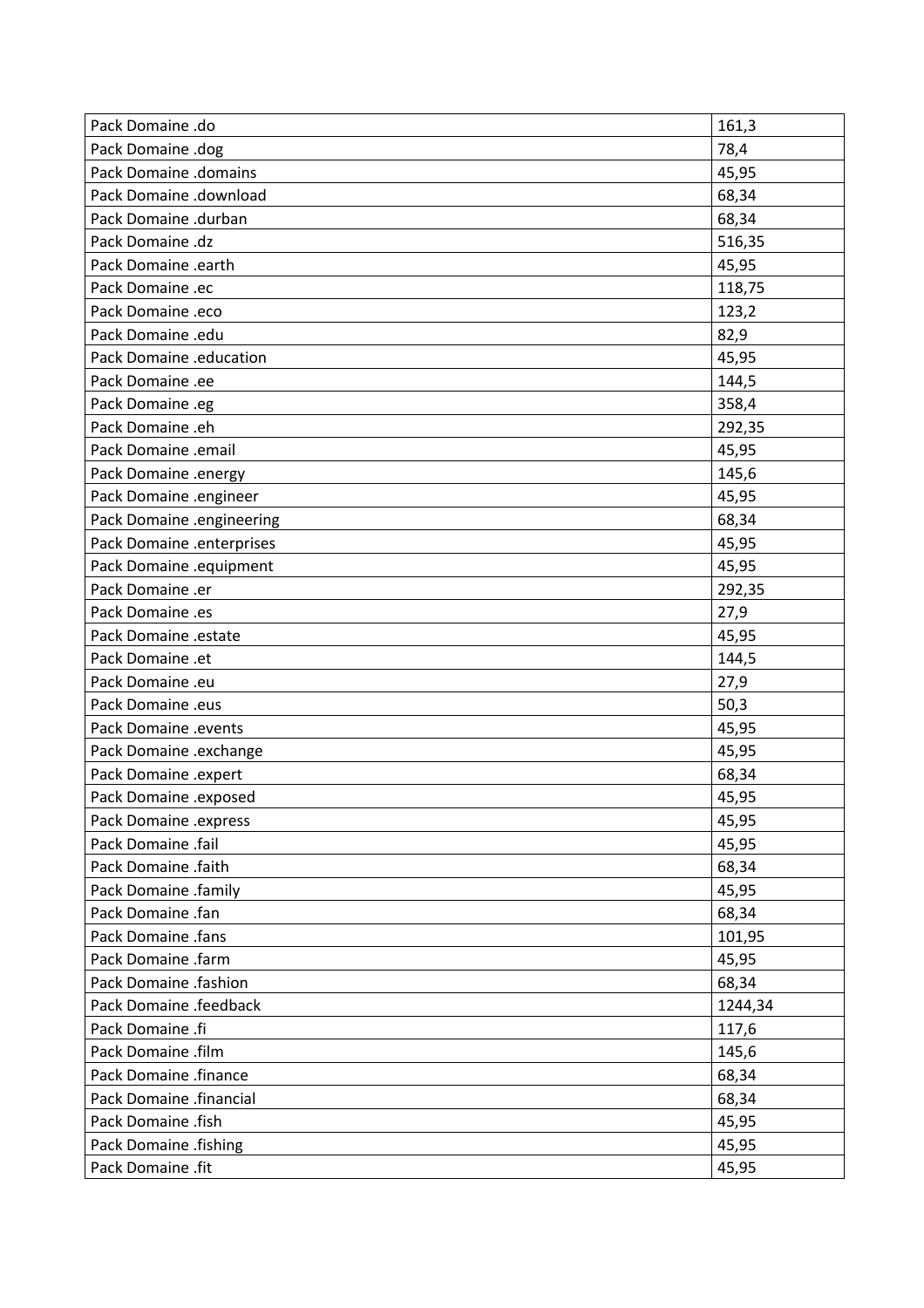| <b>Pack Domaine .fitness</b> | 45,95  |
|------------------------------|--------|
| Pack Domaine .fj             | 292,35 |
| Pack Domaine .fk             | 292,35 |
| Pack Domaine .flights        | 68,34  |
| Pack Domaine .florist        | 45,95  |
| Pack Domaine .flowers        | 224    |
| Pack Domaine .fm             | 140    |
| Pack Domaine .fo             | 292,35 |
| Pack Domaine .football       | 45,95  |
| Pack Domaine .forex          | 2480,8 |
| Pack Domaine .forsale        | 45,95  |
| Pack Domaine .foundation     | 45,95  |
| Pack Domaine .fr             | 27,9   |
| Pack Domaine .frl            | 68,34  |
| Pack Domaine .fun            | 45,95  |
| Pack Domaine .fund           | 68,34  |
| Pack Domaine .furniture      | 68,34  |
| Pack Domaine .futbol         | 45,95  |
| Pack Domaine .fyi            | 45,95  |
| Pack Domaine .ga             | 292,35 |
| Pack Domaine .gal            | 101,95 |
| Pack Domaine .gallery        | 45,95  |
| Pack Domaine .game           | 582,4  |
| Pack Domaine .games          | 45,95  |
| Pack Domaine .garden         | 68,34  |
| Pack Domaine .gay            | 68,34  |
| Pack Domaine .gd             | 98,6   |
| Pack Domaine .ge             | 157,94 |
| Pack Domaine .gent           | 68,34  |
| Pack Domaine .gentr          | 292,35 |
| Pack Domaine .gf             | 377,45 |
| Pack Domaine .gg             | 199,4  |
| Pack Domaine .gh             | 292,35 |
| Pack Domaine .gi             | 224    |
| Pack Domaine .gift           | 45,95  |
| Pack Domaine .gifts          | 45,95  |
| Pack Domaine .gives          | 45,95  |
| Pack Domaine .gl             | 87,95  |
| Pack Domaine .glass          | 78,4   |
| Pack Domaine .global         | 101,95 |
| Pack Domaine .gm             | 292,35 |
| Pack Domaine .gmbh           | 45,95  |
| Pack Domaine .gn             | 292,35 |
| Pack Domaine .goit           | 52,65  |
| Pack Domaine .gold           | 145,6  |
| Pack Domaine .gp             | 131,05 |
|                              |        |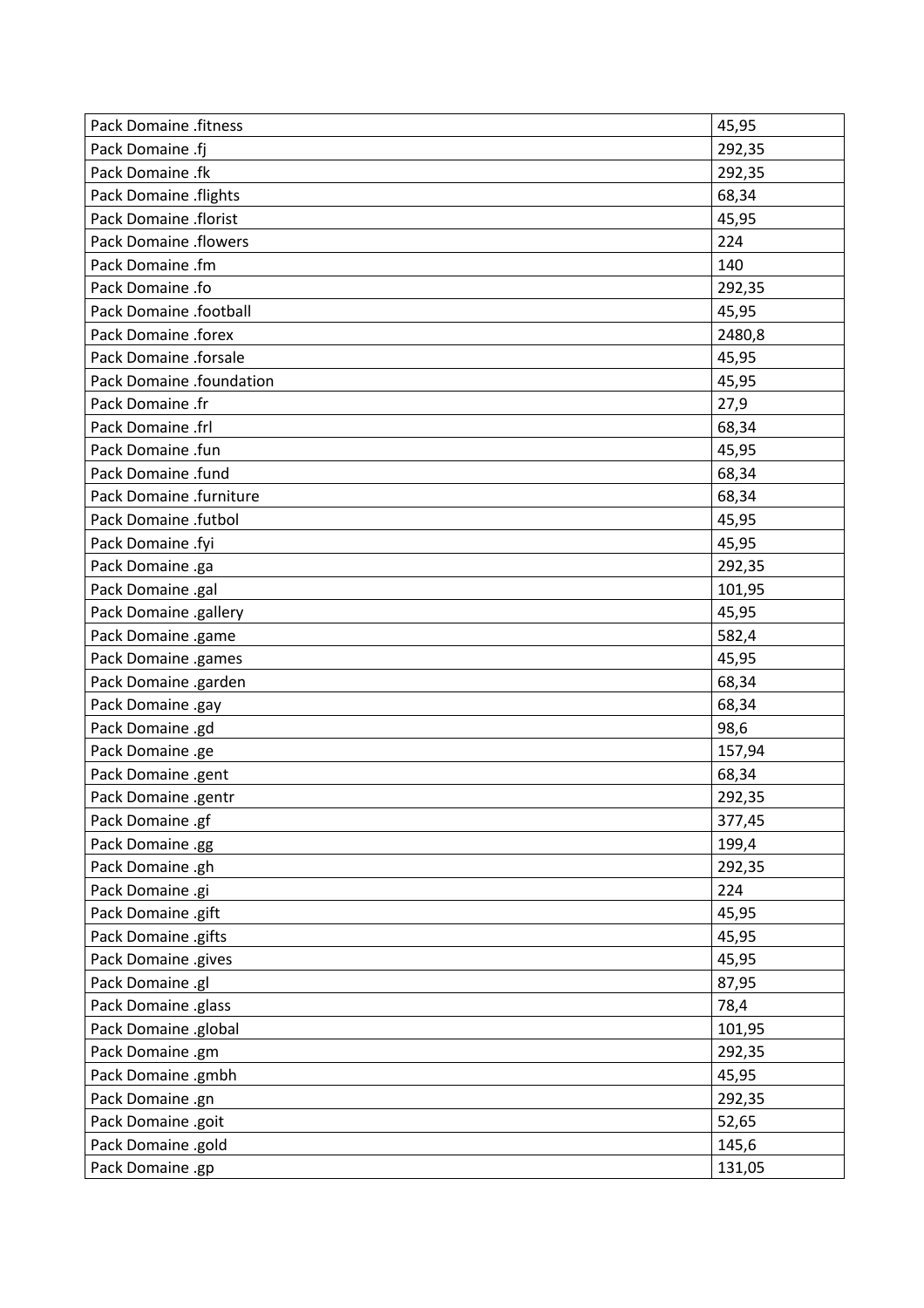| Pack Domaine .gq         | 292,35 |
|--------------------------|--------|
| Pack Domaine .gr         | 106,4  |
| Pack Domaine .graphics   | 45,95  |
| Pack Domaine .gratis     | 45,95  |
| Pack Domaine .gripe      | 45,95  |
| Pack Domaine .group      | 45,95  |
| Pack Domaine .gs         | 91,85  |
| Pack Domaine .gt         | 292,35 |
| Pack Domaine .gu         | 292,35 |
| Pack Domaine .guide      | 45,95  |
| Pack Domaine .guitars    | 224    |
| Pack Domaine .guru       | 45,95  |
| Pack Domaine .gw         | 292,35 |
| Pack Domaine .gy         | 91,85  |
| Pack Domaine .hamburg    | 68,34  |
| Pack Domaine .haus       | 68,34  |
| Pack Domaine .health     | 101,95 |
| Pack Domaine .healthcare | 68,34  |
| Pack Domaine .help       | 45,95  |
| Pack Domaine .hiphop     | 224    |
| Pack Domaine .hiv        | 293,45 |
| Pack Domaine .hk         | 105,3  |
| Pack Domaine .hm         | 107,55 |
| Pack Domaine .hn         | 168    |
| Pack Domaine .hockey     | 68,34  |
| Pack Domaine .holdings   | 68,34  |
| Pack Domaine .holiday    | 68,34  |
| Pack Domaine .homes      | 225,15 |
| Pack Domaine .horse      | 45,95  |
| Pack Domaine .hospital   | 68,34  |
| Pack Domaine .host       | 101,95 |
| Pack Domaine .hosting    | 470,4  |
| Pack Domaine .house      | 45,95  |
| Pack Domaine .how        | 45,95  |
| Pack Domaine .hr         | 197,15 |
| Pack Domaine .ht         | 405,45 |
| Pack Domaine .hu         | 166,35 |
| Pack Domaine .id         | 262,1  |
| Pack Domaine .ie         | 131,05 |
| Pack Domaine .il         | 113,15 |
| Pack Domaine .im         | 100,8  |
| Pack Domaine .immo       | 45,95  |
| Pack Domaine .immobilien | 45,95  |
| Pack Domaine .in         | 68,9   |
| Pack Domaine .industries | 45,95  |
| Pack Domaine .info       | 29,15  |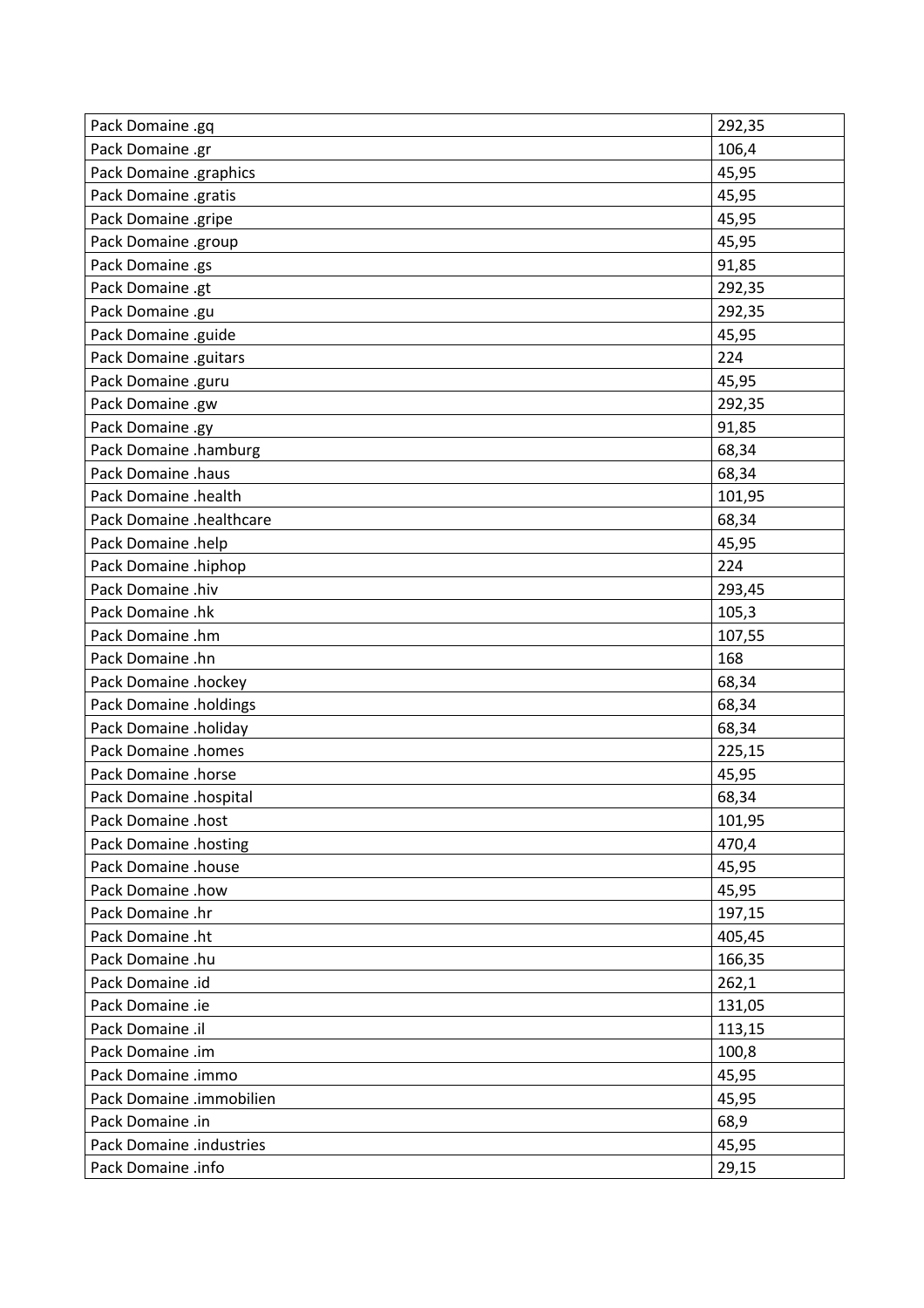| Pack Domaine .info2              | 24,1    |
|----------------------------------|---------|
| Pack Domaine .info5              | 91,85   |
| Pack Domaine .infotr             | 89,6    |
| Pack Domaine .ink                | 45,95   |
| Pack Domaine .institute          | 45,95   |
| Pack Domaine .insurance          | 5053,45 |
| Pack Domaine .insure             | 68,34   |
| Pack Domaine .international      | 45,95   |
| <b>Pack Domaine .investments</b> | 143,4   |
| Pack Domaine .io                 | 150,1   |
| Pack Domaine .iq                 | 732,5   |
| Pack Domaine .ir                 | 80,65   |
| Pack Domaine .irish              | 68,34   |
| Pack Domaine .is                 | 101,95  |
| Pack Domaine .isit               | 52,65   |
| Pack Domaine .it                 | 27,9    |
| Pack Domaine .je                 | 192,65  |
| Pack Domaine .jewelry            | 68,34   |
| Pack Domaine .jm                 | 300,2   |
| Pack Domaine .jo                 | 458,1   |
| Pack Domaine .jobs               | 152,35  |
| Pack Domaine .joburg             | 68,34   |
| Pack Domaine .jp                 | 147,85  |
| Pack Domaine .juegos             | 404,35  |
| Pack Domaine .kaufen             | 45,95   |
| Pack Domaine .ke                 | 144,5   |
| Pack Domaine .kg                 | 199,4   |
| Pack Domaine .kh                 | 292,35  |
| Pack Domaine .ki                 | 1165,95 |
| Pack Domaine .kim                | 45,95   |
| Pack Domaine .kitchen            | 78,4    |
| Pack Domaine .kiwi               | 45,95   |
| Pack Domaine .km                 | 487,2   |
| Pack Domaine .kn                 | 292,35  |
| Pack Domaine .koeln              | 45,95   |
| Pack Domaine .kp                 | 292,35  |
| Pack Domaine .kr                 | 482,75  |
| Pack Domaine .kw                 | 383,05  |
| Pack Domaine .ky                 | 134,4   |
| Pack Domaine .kz                 | 125,45  |
| Pack Domaine .la                 | 104,2   |
| Pack Domaine .land               | 45,95   |
| Pack Domaine .lat                | 68,34   |
| Pack Domaine .law                | 293,45  |
| Pack Domaine .lawyer             | 68,34   |
| Pack Domaine .lb                 | 182,6   |
|                                  |         |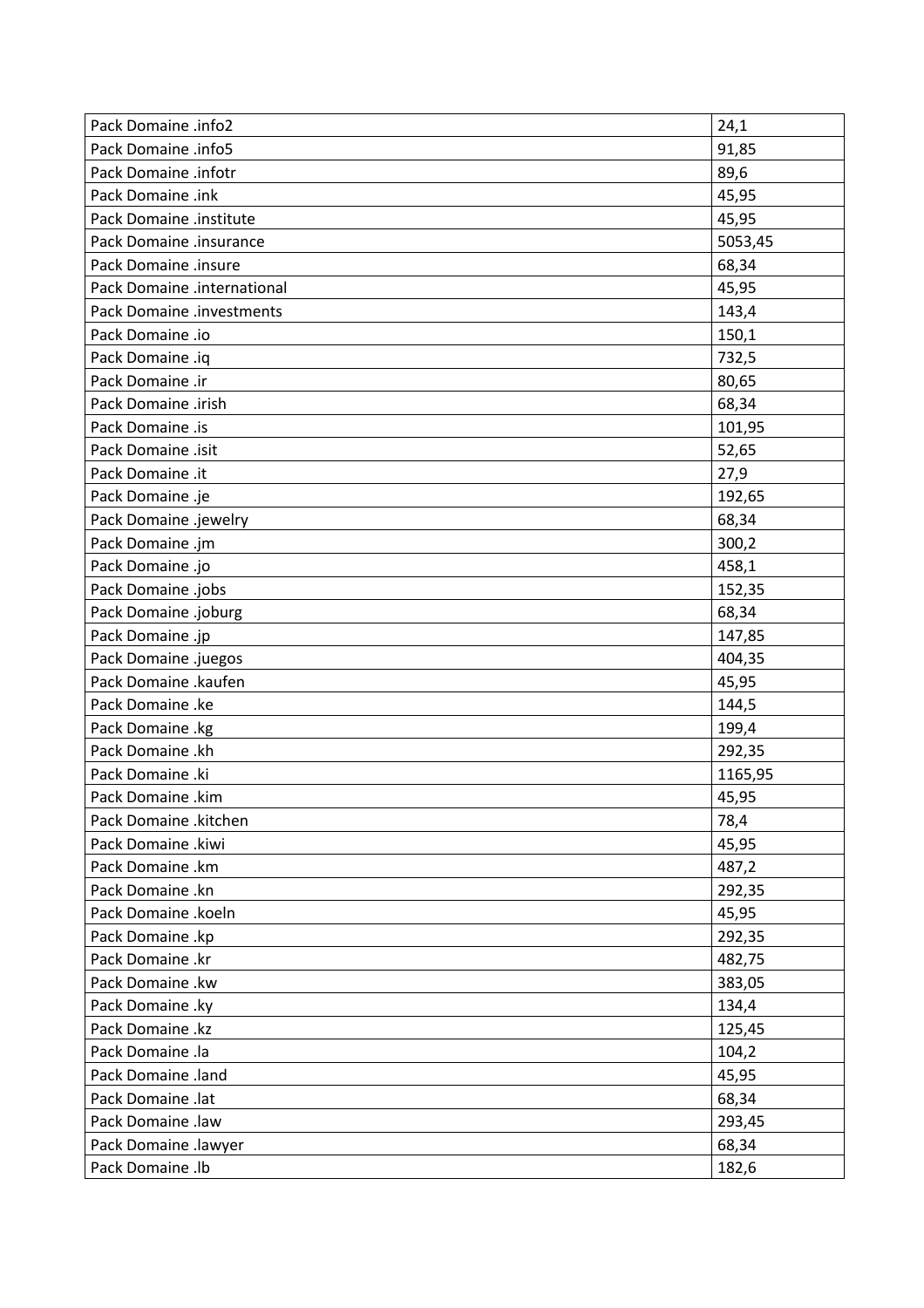| Pack Domaine .lc         | 86,25  |
|--------------------------|--------|
| Pack Domaine .lease      | 68,34  |
| Pack Domaine .legal      | 68,34  |
| Pack Domaine .lgbt       | 68,34  |
| Pack Domaine .li         | 74,5   |
| Pack Domaine .life       | 45,95  |
| Pack Domaine .lighting   | 45,95  |
| Pack Domaine .limited    | 45,95  |
| Pack Domaine .limo       | 68,34  |
| Pack Domaine .link       | 45,95  |
| Pack Domaine .live       | 45,95  |
| Pack Domaine .lk         | 115,4  |
| Pack Domaine .loan       | 68,34  |
| Pack Domaine .loans      | 145,6  |
| Pack Domaine .lol        | 68,34  |
| Pack Domaine .london     | 68,34  |
| Pack Domaine .lotto      | 2240   |
| Pack Domaine .love       | 68,34  |
| Pack Domaine .lr         | 292,35 |
| Pack Domaine .ls         | 292,35 |
| Pack Domaine .lt         | 72,25  |
| Pack Domaine .ltd        | 45,95  |
| Pack Domaine .ltduk      | 27,9   |
| Pack Domaine .lu         | 47,05  |
| Pack Domaine .luxe       | 45,95  |
| Pack Domaine .luxury     | 616    |
| Pack Domaine .lv         | 70     |
| Pack Domaine .ly         | 156,8  |
| Pack Domaine .ma         | 147,85 |
| Pack Domaine .madrid     | 68,34  |
| Pack Domaine .maison     | 68,34  |
| Pack Domaine .management | 45,95  |
| Pack Domaine .market     | 45,95  |
| Pack Domaine .marketing  | 45,95  |
| Pack Domaine .markets    | 101,95 |
| Pack Domaine .mba        | 68,34  |
| Pack Domaine .mc         | 69,45  |
| Pack Domaine .md         | 103,05 |
| Pack Domaine .me         | 33,6   |
| Pack Domaine .media      | 45,95  |
| Pack Domaine .meet       | 68,34  |
| Pack Domaine .melbourne  | 101,95 |
| Pack Domaine .memorial   | 68,34  |
| Pack Domaine .men        | 45,95  |
| Pack Domaine .menu       | 68,34  |
| Pack Domaine .meuk       | 27,9   |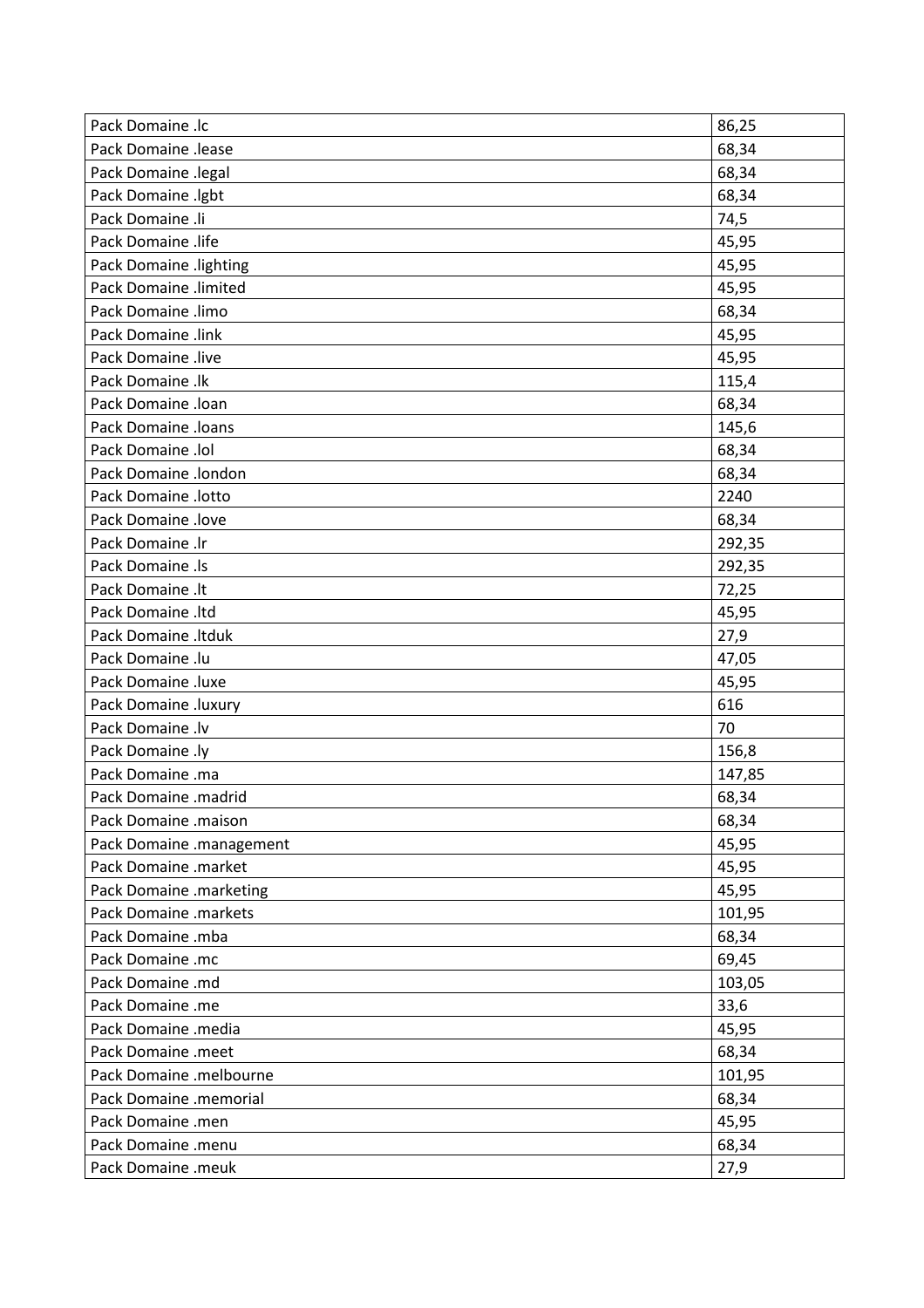| Pack Domaine .mg          | 292,35  |
|---------------------------|---------|
| Pack Domaine .mh          | 292,35  |
| Pack Domaine .miami       | 45,95   |
| Pack Domaine .mk          | 305,8   |
| Pack Domaine .ml          | 292,35  |
| Pack Domaine .mm          | 292,35  |
| Pack Domaine .mn          | 90,75   |
| Pack Domaine .mo          | 292,35  |
| Pack Domaine .mobi        | 29,15   |
| Pack Domaine .moda        | 45,95   |
| Pack Domaine .moe         | 45,95   |
| Pack Domaine .moi         | 101,95  |
| Pack Domaine .mom         | 68,34   |
| Pack Domaine .money       | 45,95   |
| Pack Domaine .mortgage    | 68,34   |
| Pack Domaine .moscow      | 45,95   |
| Pack Domaine .motorcycles | 368,5   |
| Pack Domaine .movie       | 293,45  |
| Pack Domaine .mp          | 87,4    |
| Pack Domaine .mq          | 292,35  |
| Pack Domaine .mr          | 292,35  |
| Pack Domaine .ms          | 98,6    |
| Pack Domaine .mt          | 91,85   |
| Pack Domaine .mu          | 168     |
| Pack Domaine .museum      | 174,75  |
| Pack Domaine .mv          | 203,85  |
| Pack Domaine .mw          | 161,3   |
| Pack Domaine .mx          | 108,1   |
| Pack Domaine .my          | 193,8   |
| Pack Domaine .mz          | 347,2   |
| Pack Domaine .na          | 619,4   |
| Pack Domaine .nagoya      | 45,95   |
| Pack Domaine .name        | 27,9    |
| Pack Domaine .navy        | 45,95   |
| Pack Domaine .nc          | 423,4   |
| Pack Domaine .ne          | 7319,2  |
| Pack Domaine .net         | 29,15   |
| Pack Domaine .net-free    | 91,85   |
| Pack Domaine .netcn       | 58,25   |
| Pack Domaine .netco       | 124,35  |
| Pack Domaine .netua       | 52,65   |
| Pack Domaine .network     | 45,95   |
| Pack Domaine .news        | 45,95   |
| Pack Domaine .nf          | 1305,95 |
| Pack Domaine .ng          | 160,19  |
| Pack Domaine .ngo         | 68,34   |
|                           |         |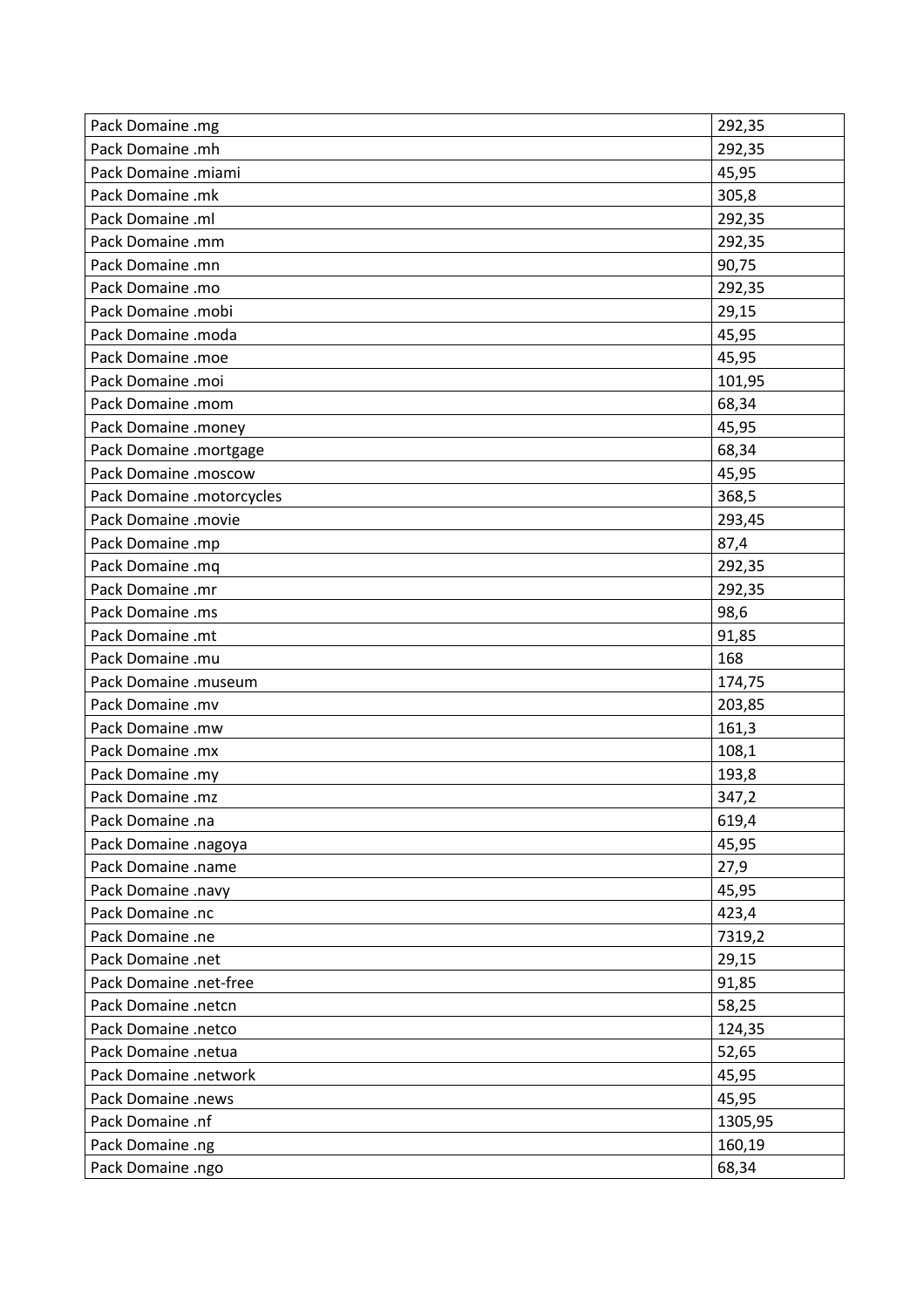| Pack Domaine .ninja<br>45,95<br>Pack Domaine .nl<br>27,9<br>119,85<br>Pack Domaine .no<br>Pack Domaine .nomfr<br>292,35<br>292,35<br>Pack Domaine .np<br>Pack Domaine .nr<br>762,75<br>68,34<br>Pack Domaine .nrw<br>Pack Domaine .nu<br>125,45<br>Pack Domaine .nyc<br>45,95<br>Pack Domaine .nz<br>54,9<br>Pack Domaine .offai<br>292,35<br>Pack Domaine .okinawa<br>45,95<br>Pack Domaine .om<br>245,3<br>Pack Domaine .one<br>45,95<br>Pack Domaine .ong<br>68,34<br>Pack Domaine .onl<br>45,95<br>Pack Domaine .online<br>68,34<br>Pack Domaine .orat<br>136,65<br>Pack Domaine .org<br>29,15<br>Pack Domaine .organic<br>101,95<br>Pack Domaine .orgcn<br>58,25<br>Pack Domaine .orgua<br>52,65<br>Pack Domaine .orguk<br>52,65<br>Pack Domaine .osaka<br>68,34<br>Pack Domaine .pa<br>292,35<br>68,34<br>Pack Domaine .page<br>Pack Domaine .paris<br>68,34<br>68,34<br>Pack Domaine .partners<br>Pack Domaine .parts<br>45,95<br>Pack Domaine .party<br>45,95<br>109,2<br>Pack Domaine .pe<br>45,95<br>Pack Domaine .pet<br>Pack Domaine .pf<br>336<br>Pack Domaine .pg<br>292,35<br>Pack Domaine .ph<br>101,95<br>Pack Domaine .photo<br>45,95<br>Pack Domaine .photography<br>45,95<br>Pack Domaine .photos<br>45,95<br>Pack Domaine .physio<br>101,95<br>Pack Domaine .pics<br>45,95<br>Pack Domaine .pictures<br>45,95<br>Pack Domaine .pink<br>45,95<br>Pack Domaine .pizza<br>68,34<br>Pack Domaine .pk<br>101,95<br>112<br>Pack Domaine .pl | Pack Domaine .ni | 747,05 |
|------------------------------------------------------------------------------------------------------------------------------------------------------------------------------------------------------------------------------------------------------------------------------------------------------------------------------------------------------------------------------------------------------------------------------------------------------------------------------------------------------------------------------------------------------------------------------------------------------------------------------------------------------------------------------------------------------------------------------------------------------------------------------------------------------------------------------------------------------------------------------------------------------------------------------------------------------------------------------------------------------------------------------------------------------------------------------------------------------------------------------------------------------------------------------------------------------------------------------------------------------------------------------------------------------------------------------------------------------------------------------------------------------------------------------------------------------------|------------------|--------|
|                                                                                                                                                                                                                                                                                                                                                                                                                                                                                                                                                                                                                                                                                                                                                                                                                                                                                                                                                                                                                                                                                                                                                                                                                                                                                                                                                                                                                                                            |                  |        |
|                                                                                                                                                                                                                                                                                                                                                                                                                                                                                                                                                                                                                                                                                                                                                                                                                                                                                                                                                                                                                                                                                                                                                                                                                                                                                                                                                                                                                                                            |                  |        |
|                                                                                                                                                                                                                                                                                                                                                                                                                                                                                                                                                                                                                                                                                                                                                                                                                                                                                                                                                                                                                                                                                                                                                                                                                                                                                                                                                                                                                                                            |                  |        |
|                                                                                                                                                                                                                                                                                                                                                                                                                                                                                                                                                                                                                                                                                                                                                                                                                                                                                                                                                                                                                                                                                                                                                                                                                                                                                                                                                                                                                                                            |                  |        |
|                                                                                                                                                                                                                                                                                                                                                                                                                                                                                                                                                                                                                                                                                                                                                                                                                                                                                                                                                                                                                                                                                                                                                                                                                                                                                                                                                                                                                                                            |                  |        |
|                                                                                                                                                                                                                                                                                                                                                                                                                                                                                                                                                                                                                                                                                                                                                                                                                                                                                                                                                                                                                                                                                                                                                                                                                                                                                                                                                                                                                                                            |                  |        |
|                                                                                                                                                                                                                                                                                                                                                                                                                                                                                                                                                                                                                                                                                                                                                                                                                                                                                                                                                                                                                                                                                                                                                                                                                                                                                                                                                                                                                                                            |                  |        |
|                                                                                                                                                                                                                                                                                                                                                                                                                                                                                                                                                                                                                                                                                                                                                                                                                                                                                                                                                                                                                                                                                                                                                                                                                                                                                                                                                                                                                                                            |                  |        |
|                                                                                                                                                                                                                                                                                                                                                                                                                                                                                                                                                                                                                                                                                                                                                                                                                                                                                                                                                                                                                                                                                                                                                                                                                                                                                                                                                                                                                                                            |                  |        |
|                                                                                                                                                                                                                                                                                                                                                                                                                                                                                                                                                                                                                                                                                                                                                                                                                                                                                                                                                                                                                                                                                                                                                                                                                                                                                                                                                                                                                                                            |                  |        |
|                                                                                                                                                                                                                                                                                                                                                                                                                                                                                                                                                                                                                                                                                                                                                                                                                                                                                                                                                                                                                                                                                                                                                                                                                                                                                                                                                                                                                                                            |                  |        |
|                                                                                                                                                                                                                                                                                                                                                                                                                                                                                                                                                                                                                                                                                                                                                                                                                                                                                                                                                                                                                                                                                                                                                                                                                                                                                                                                                                                                                                                            |                  |        |
|                                                                                                                                                                                                                                                                                                                                                                                                                                                                                                                                                                                                                                                                                                                                                                                                                                                                                                                                                                                                                                                                                                                                                                                                                                                                                                                                                                                                                                                            |                  |        |
|                                                                                                                                                                                                                                                                                                                                                                                                                                                                                                                                                                                                                                                                                                                                                                                                                                                                                                                                                                                                                                                                                                                                                                                                                                                                                                                                                                                                                                                            |                  |        |
|                                                                                                                                                                                                                                                                                                                                                                                                                                                                                                                                                                                                                                                                                                                                                                                                                                                                                                                                                                                                                                                                                                                                                                                                                                                                                                                                                                                                                                                            |                  |        |
|                                                                                                                                                                                                                                                                                                                                                                                                                                                                                                                                                                                                                                                                                                                                                                                                                                                                                                                                                                                                                                                                                                                                                                                                                                                                                                                                                                                                                                                            |                  |        |
|                                                                                                                                                                                                                                                                                                                                                                                                                                                                                                                                                                                                                                                                                                                                                                                                                                                                                                                                                                                                                                                                                                                                                                                                                                                                                                                                                                                                                                                            |                  |        |
|                                                                                                                                                                                                                                                                                                                                                                                                                                                                                                                                                                                                                                                                                                                                                                                                                                                                                                                                                                                                                                                                                                                                                                                                                                                                                                                                                                                                                                                            |                  |        |
|                                                                                                                                                                                                                                                                                                                                                                                                                                                                                                                                                                                                                                                                                                                                                                                                                                                                                                                                                                                                                                                                                                                                                                                                                                                                                                                                                                                                                                                            |                  |        |
|                                                                                                                                                                                                                                                                                                                                                                                                                                                                                                                                                                                                                                                                                                                                                                                                                                                                                                                                                                                                                                                                                                                                                                                                                                                                                                                                                                                                                                                            |                  |        |
|                                                                                                                                                                                                                                                                                                                                                                                                                                                                                                                                                                                                                                                                                                                                                                                                                                                                                                                                                                                                                                                                                                                                                                                                                                                                                                                                                                                                                                                            |                  |        |
|                                                                                                                                                                                                                                                                                                                                                                                                                                                                                                                                                                                                                                                                                                                                                                                                                                                                                                                                                                                                                                                                                                                                                                                                                                                                                                                                                                                                                                                            |                  |        |
|                                                                                                                                                                                                                                                                                                                                                                                                                                                                                                                                                                                                                                                                                                                                                                                                                                                                                                                                                                                                                                                                                                                                                                                                                                                                                                                                                                                                                                                            |                  |        |
|                                                                                                                                                                                                                                                                                                                                                                                                                                                                                                                                                                                                                                                                                                                                                                                                                                                                                                                                                                                                                                                                                                                                                                                                                                                                                                                                                                                                                                                            |                  |        |
|                                                                                                                                                                                                                                                                                                                                                                                                                                                                                                                                                                                                                                                                                                                                                                                                                                                                                                                                                                                                                                                                                                                                                                                                                                                                                                                                                                                                                                                            |                  |        |
|                                                                                                                                                                                                                                                                                                                                                                                                                                                                                                                                                                                                                                                                                                                                                                                                                                                                                                                                                                                                                                                                                                                                                                                                                                                                                                                                                                                                                                                            |                  |        |
|                                                                                                                                                                                                                                                                                                                                                                                                                                                                                                                                                                                                                                                                                                                                                                                                                                                                                                                                                                                                                                                                                                                                                                                                                                                                                                                                                                                                                                                            |                  |        |
|                                                                                                                                                                                                                                                                                                                                                                                                                                                                                                                                                                                                                                                                                                                                                                                                                                                                                                                                                                                                                                                                                                                                                                                                                                                                                                                                                                                                                                                            |                  |        |
|                                                                                                                                                                                                                                                                                                                                                                                                                                                                                                                                                                                                                                                                                                                                                                                                                                                                                                                                                                                                                                                                                                                                                                                                                                                                                                                                                                                                                                                            |                  |        |
|                                                                                                                                                                                                                                                                                                                                                                                                                                                                                                                                                                                                                                                                                                                                                                                                                                                                                                                                                                                                                                                                                                                                                                                                                                                                                                                                                                                                                                                            |                  |        |
|                                                                                                                                                                                                                                                                                                                                                                                                                                                                                                                                                                                                                                                                                                                                                                                                                                                                                                                                                                                                                                                                                                                                                                                                                                                                                                                                                                                                                                                            |                  |        |
|                                                                                                                                                                                                                                                                                                                                                                                                                                                                                                                                                                                                                                                                                                                                                                                                                                                                                                                                                                                                                                                                                                                                                                                                                                                                                                                                                                                                                                                            |                  |        |
|                                                                                                                                                                                                                                                                                                                                                                                                                                                                                                                                                                                                                                                                                                                                                                                                                                                                                                                                                                                                                                                                                                                                                                                                                                                                                                                                                                                                                                                            |                  |        |
|                                                                                                                                                                                                                                                                                                                                                                                                                                                                                                                                                                                                                                                                                                                                                                                                                                                                                                                                                                                                                                                                                                                                                                                                                                                                                                                                                                                                                                                            |                  |        |
|                                                                                                                                                                                                                                                                                                                                                                                                                                                                                                                                                                                                                                                                                                                                                                                                                                                                                                                                                                                                                                                                                                                                                                                                                                                                                                                                                                                                                                                            |                  |        |
|                                                                                                                                                                                                                                                                                                                                                                                                                                                                                                                                                                                                                                                                                                                                                                                                                                                                                                                                                                                                                                                                                                                                                                                                                                                                                                                                                                                                                                                            |                  |        |
|                                                                                                                                                                                                                                                                                                                                                                                                                                                                                                                                                                                                                                                                                                                                                                                                                                                                                                                                                                                                                                                                                                                                                                                                                                                                                                                                                                                                                                                            |                  |        |
|                                                                                                                                                                                                                                                                                                                                                                                                                                                                                                                                                                                                                                                                                                                                                                                                                                                                                                                                                                                                                                                                                                                                                                                                                                                                                                                                                                                                                                                            |                  |        |
|                                                                                                                                                                                                                                                                                                                                                                                                                                                                                                                                                                                                                                                                                                                                                                                                                                                                                                                                                                                                                                                                                                                                                                                                                                                                                                                                                                                                                                                            |                  |        |
|                                                                                                                                                                                                                                                                                                                                                                                                                                                                                                                                                                                                                                                                                                                                                                                                                                                                                                                                                                                                                                                                                                                                                                                                                                                                                                                                                                                                                                                            |                  |        |
|                                                                                                                                                                                                                                                                                                                                                                                                                                                                                                                                                                                                                                                                                                                                                                                                                                                                                                                                                                                                                                                                                                                                                                                                                                                                                                                                                                                                                                                            |                  |        |
|                                                                                                                                                                                                                                                                                                                                                                                                                                                                                                                                                                                                                                                                                                                                                                                                                                                                                                                                                                                                                                                                                                                                                                                                                                                                                                                                                                                                                                                            |                  |        |
|                                                                                                                                                                                                                                                                                                                                                                                                                                                                                                                                                                                                                                                                                                                                                                                                                                                                                                                                                                                                                                                                                                                                                                                                                                                                                                                                                                                                                                                            |                  |        |
|                                                                                                                                                                                                                                                                                                                                                                                                                                                                                                                                                                                                                                                                                                                                                                                                                                                                                                                                                                                                                                                                                                                                                                                                                                                                                                                                                                                                                                                            |                  |        |
|                                                                                                                                                                                                                                                                                                                                                                                                                                                                                                                                                                                                                                                                                                                                                                                                                                                                                                                                                                                                                                                                                                                                                                                                                                                                                                                                                                                                                                                            |                  |        |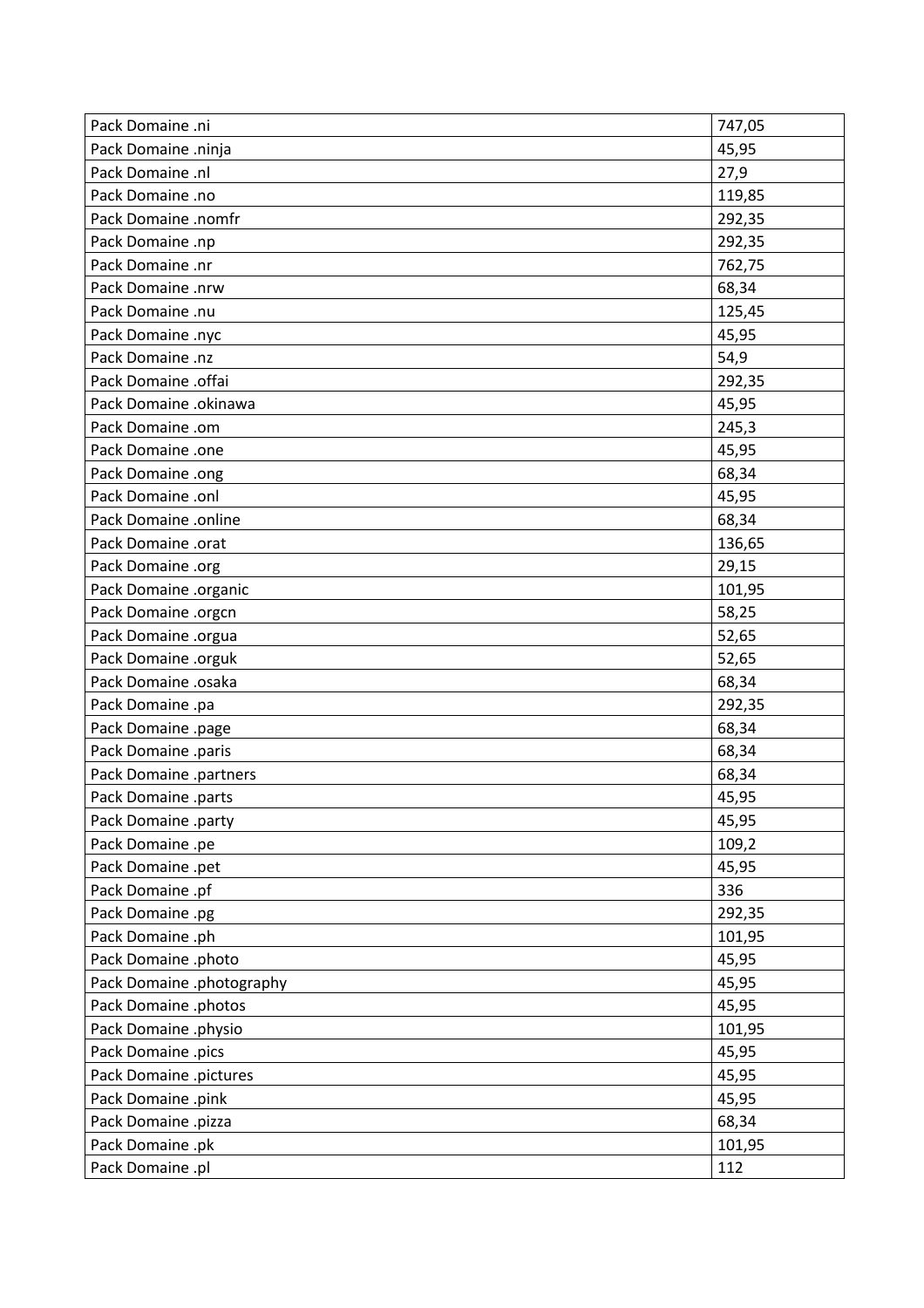| Pack Domaine .place       | 45,95   |
|---------------------------|---------|
| Pack Domaine .plumbing    | 45,95   |
| Pack Domaine .plus        | 45,95   |
| Pack Domaine .pm          | 292,35  |
| Pack Domaine .pn          | 161,3   |
| Pack Domaine .poker       | 68,34   |
| Pack Domaine .porn        | 124,35  |
| Pack Domaine .ppse        | 292,35  |
| Pack Domaine .pr          | 1554,6  |
| Pack Domaine .press       | 101,95  |
| Pack Domaine .pro         | 35,29   |
| Pack Domaine .productions | 45,95   |
| Pack Domaine .promo       | 45,95   |
| Pack Domaine .properties  | 45,95   |
| Pack Domaine .property    | 146,75  |
| Pack Domaine .ps          | 106,4   |
| Pack Domaine .pt          | 37      |
| Pack Domaine .pub         | 45,95   |
| Pack Domaine .pw          | 2141,44 |
| Pack Domaine .py          | 147,85  |
| Pack Domaine .qa          | 387,55  |
| Pack Domaine .qpon        | 45,95   |
| Pack Domaine .quebec      | 45,95   |
| Pack Domaine .racing      | 68,34   |
| Pack Domaine .radio       | 370,75  |
| Pack Domaine .re          | 27,9    |
| Pack Domaine .recipes     | 68,34   |
| Pack Domaine .red         | 45,95   |
| Pack Domaine .reise       | 168     |
| Pack Domaine .reisen      | 45,95   |
| Pack Domaine .rent        | 79,55   |
| Pack Domaine .rentals     | 45,95   |
| Pack Domaine .repair      | 45,95   |
| Pack Domaine .report      | 45,95   |
| Pack Domaine .republican  | 45,95   |
| Pack Domaine .rest        | 45,95   |
| Pack Domaine .restaurant  | 68,34   |
| Pack Domaine .review      | 45,95   |
| Pack Domaine .reviews     | 45,95   |
| Pack Domaine .rich        | 2667,85 |
| Pack Domaine .rip         | 45,95   |
| Pack Domaine .ro          | 119,85  |
| Pack Domaine .rocks       | 45,95   |
| Pack Domaine .rodeo       | 45,95   |
| Pack Domaine .rs          | 114,25  |
| Pack Domaine .ru          | 67,2    |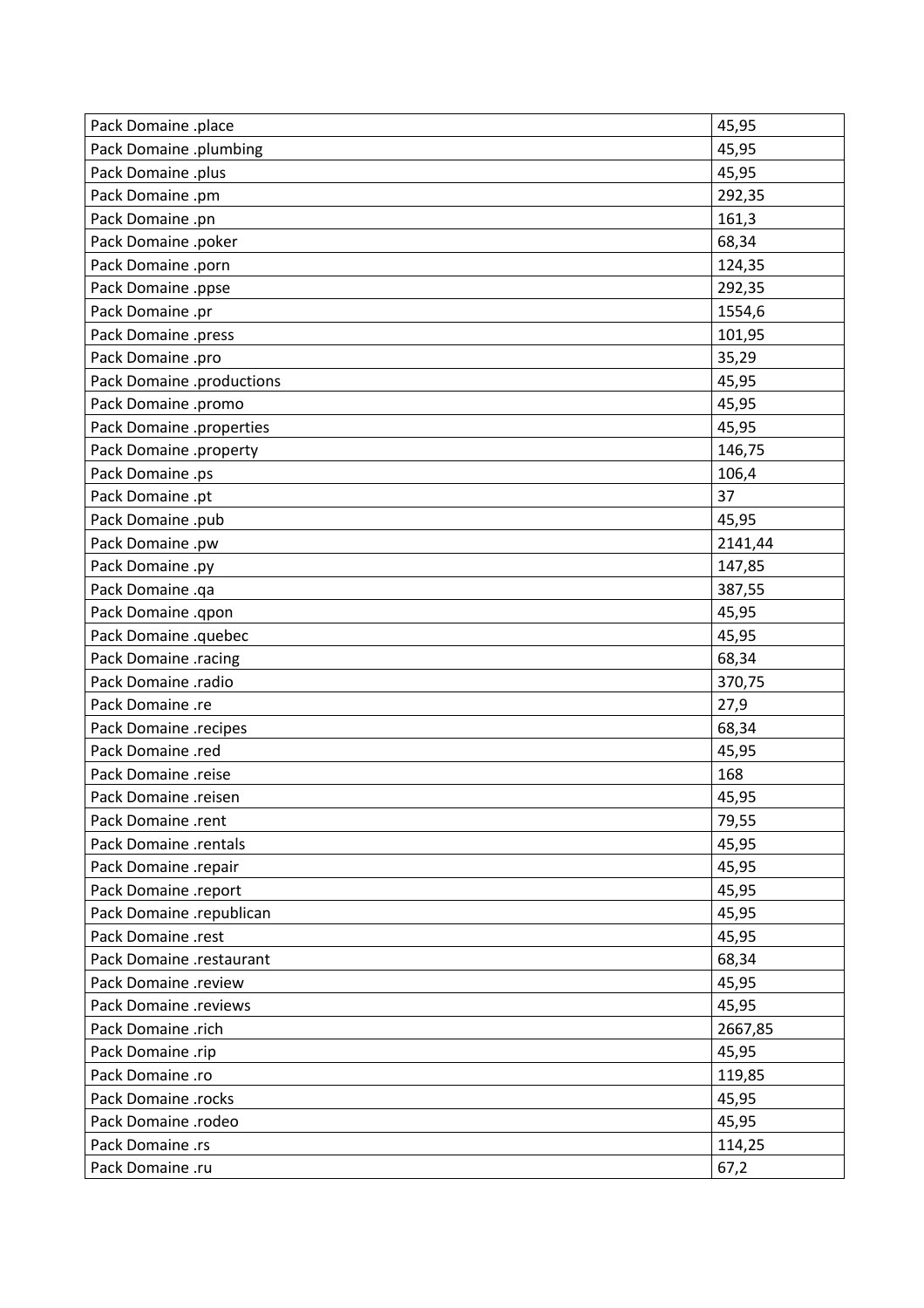| Pack Domaine .ruhr             | 68,34  |
|--------------------------------|--------|
| Pack Domaine .run              | 45,95  |
| Pack Domaine .rw               | 310,25 |
| Pack Domaine .ryukyu           | 45,95  |
| Pack Domaine .sa               | 213,95 |
| Pack Domaine .sale             | 45,95  |
| Pack Domaine .salon            | 68,34  |
| Pack Domaine .sarl             | 45,95  |
| Pack Domaine .sb               | 152,35 |
| Pack Domaine .sc               | 126,6  |
| Pack Domaine .school           | 45,95  |
| Pack Domaine .science          | 45,95  |
| Pack Domaine .scot             | 68,34  |
| Pack Domaine .sd               | 396,5  |
| Pack Domaine .se               | 119,85 |
| Pack Domaine .security         | 3291,7 |
| <b>Pack Domaine .services</b>  | 45,95  |
| <b>Pack Domaine .sex</b>       | 124,35 |
| Pack Domaine .sexy             | 68,34  |
| Pack Domaine .sg               | 121    |
| Pack Domaine .sh               | 164,65 |
| Pack Domaine .shiksha          | 45,95  |
| Pack Domaine .shoes            | 67,2   |
| Pack Domaine .shop             | 68,34  |
| Pack Domaine .shopping         | 45,95  |
| Pack Domaine .show             | 68,34  |
| Pack Domaine .si               | 118,75 |
| Pack Domaine .singles          | 45,95  |
| Pack Domaine .site             | 45,95  |
| Pack Domaine .sj               | 292,35 |
| Pack Domaine .sk               | 104,2  |
| Pack Domaine .ski              | 68,34  |
| Pack Domaine .sl               | 115,4  |
| Pack Domaine .sm               | 136,65 |
| Pack Domaine .sn               | 161,3  |
| Pack Domaine .so               | 101,95 |
| Pack Domaine .soccer           | 68,34  |
| Pack Domaine .social           | 45,95  |
| Pack Domaine .software         | 45,95  |
| Pack Domaine .solar            | 67,2   |
| <b>Pack Domaine .solutions</b> | 45,95  |
| Pack Domaine .soy              | 45,95  |
| Pack Domaine .space            | 45,95  |
| Pack Domaine .sport            | 527,54 |
| Pack Domaine .sr               | 464,8  |
| Pack Domaine .srl              | 68,34  |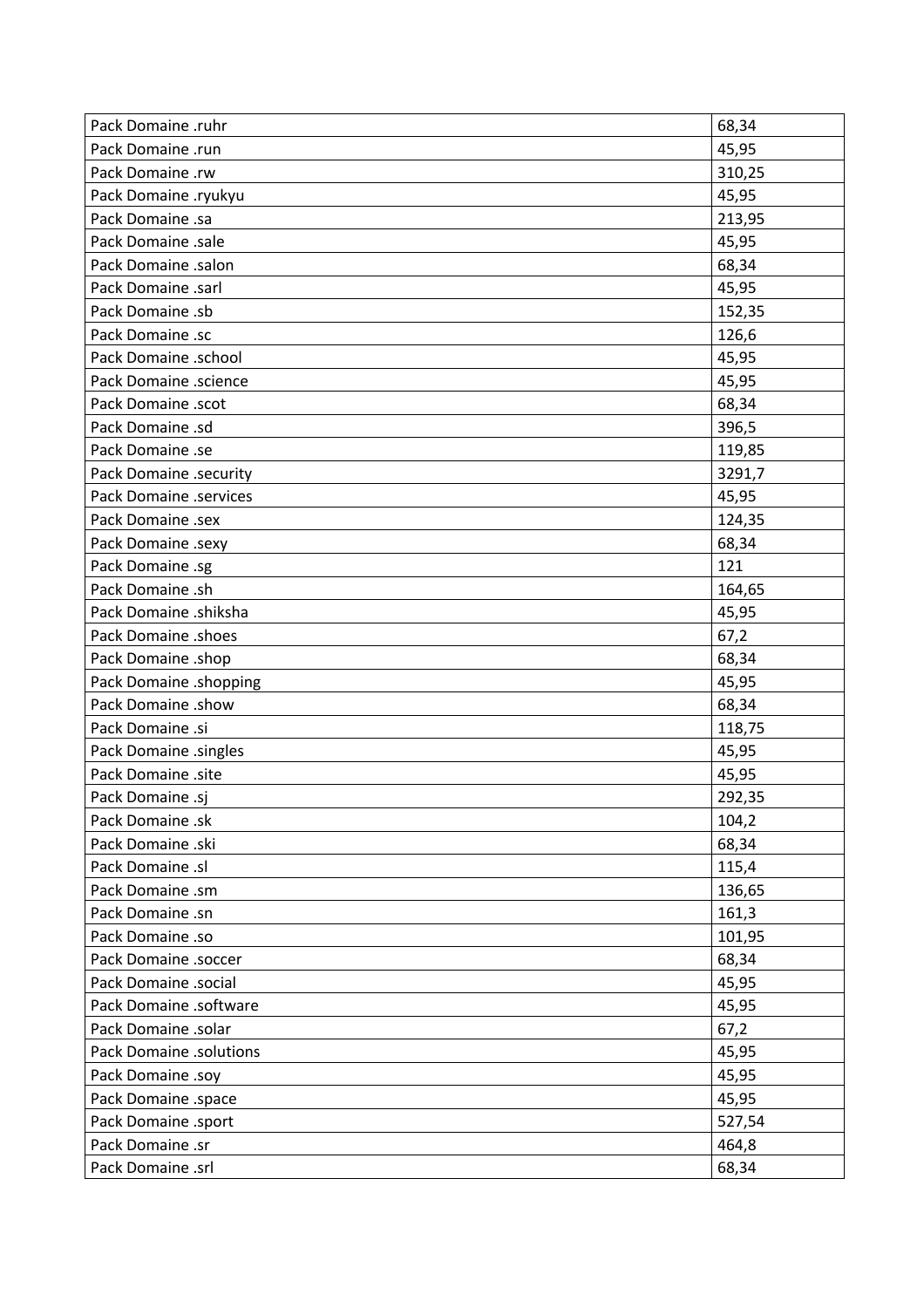| 68,34<br>Pack Domaine .store<br>Pack Domaine .stream<br>45,95<br>Pack Domaine .studio<br>45,95<br>Pack Domaine .study<br>68,34<br>Pack Domaine .su<br>80,65<br><b>Pack Domaine .sucks</b><br>293,45<br>45,95<br>Pack Domaine .supplies<br>Pack Domaine .supply<br>45,95<br>Pack Domaine .support<br>45,95<br>Pack Domaine .surf<br>45,95<br><b>Pack Domaine .surgery</b><br>68,34<br>Pack Domaine .sv<br>305,8<br><b>Pack Domaine .swiss</b><br>219,55<br>Pack Domaine .sx<br>81,8<br>Pack Domaine .sy<br>425,6<br>Pack Domaine .sydney<br>101,95<br>Pack Domaine .systems<br>45,95<br>Pack Domaine .sz<br>292,35<br>Pack Domaine .taipei<br>68,34<br>Pack Domaine .tattoo<br>68,34<br>Pack Domaine .tax<br>68,34<br>68,34<br>Pack Domaine .taxi<br>Pack Domaine .tc<br>98,6<br>Pack Domaine .td<br>517,45<br>Pack Domaine .team<br>45,95<br>Pack Domaine .tech<br>68,34<br>Pack Domaine .technology<br>45,95<br>Pack Domaine .tel<br>64,4<br>Pack Domaine .tennis<br>68,34<br>Pack Domaine .tf<br>292,35<br>392<br>Pack Domaine .tg<br>Pack Domaine .th<br>125,45<br>Pack Domaine .theater<br>68,34<br><b>Pack Domaine .tickets</b><br>656,35<br>Pack Domaine .tienda<br>68,34<br>Pack Domaine .tips<br>45,95<br>Pack Domaine .tires<br>101,95 | Pack Domaine .st | 108,65 |
|-------------------------------------------------------------------------------------------------------------------------------------------------------------------------------------------------------------------------------------------------------------------------------------------------------------------------------------------------------------------------------------------------------------------------------------------------------------------------------------------------------------------------------------------------------------------------------------------------------------------------------------------------------------------------------------------------------------------------------------------------------------------------------------------------------------------------------------------------------------------------------------------------------------------------------------------------------------------------------------------------------------------------------------------------------------------------------------------------------------------------------------------------------------------------------------------------------------------------------------------------|------------------|--------|
|                                                                                                                                                                                                                                                                                                                                                                                                                                                                                                                                                                                                                                                                                                                                                                                                                                                                                                                                                                                                                                                                                                                                                                                                                                                 |                  |        |
|                                                                                                                                                                                                                                                                                                                                                                                                                                                                                                                                                                                                                                                                                                                                                                                                                                                                                                                                                                                                                                                                                                                                                                                                                                                 |                  |        |
|                                                                                                                                                                                                                                                                                                                                                                                                                                                                                                                                                                                                                                                                                                                                                                                                                                                                                                                                                                                                                                                                                                                                                                                                                                                 |                  |        |
|                                                                                                                                                                                                                                                                                                                                                                                                                                                                                                                                                                                                                                                                                                                                                                                                                                                                                                                                                                                                                                                                                                                                                                                                                                                 |                  |        |
|                                                                                                                                                                                                                                                                                                                                                                                                                                                                                                                                                                                                                                                                                                                                                                                                                                                                                                                                                                                                                                                                                                                                                                                                                                                 |                  |        |
|                                                                                                                                                                                                                                                                                                                                                                                                                                                                                                                                                                                                                                                                                                                                                                                                                                                                                                                                                                                                                                                                                                                                                                                                                                                 |                  |        |
|                                                                                                                                                                                                                                                                                                                                                                                                                                                                                                                                                                                                                                                                                                                                                                                                                                                                                                                                                                                                                                                                                                                                                                                                                                                 |                  |        |
|                                                                                                                                                                                                                                                                                                                                                                                                                                                                                                                                                                                                                                                                                                                                                                                                                                                                                                                                                                                                                                                                                                                                                                                                                                                 |                  |        |
|                                                                                                                                                                                                                                                                                                                                                                                                                                                                                                                                                                                                                                                                                                                                                                                                                                                                                                                                                                                                                                                                                                                                                                                                                                                 |                  |        |
|                                                                                                                                                                                                                                                                                                                                                                                                                                                                                                                                                                                                                                                                                                                                                                                                                                                                                                                                                                                                                                                                                                                                                                                                                                                 |                  |        |
|                                                                                                                                                                                                                                                                                                                                                                                                                                                                                                                                                                                                                                                                                                                                                                                                                                                                                                                                                                                                                                                                                                                                                                                                                                                 |                  |        |
|                                                                                                                                                                                                                                                                                                                                                                                                                                                                                                                                                                                                                                                                                                                                                                                                                                                                                                                                                                                                                                                                                                                                                                                                                                                 |                  |        |
|                                                                                                                                                                                                                                                                                                                                                                                                                                                                                                                                                                                                                                                                                                                                                                                                                                                                                                                                                                                                                                                                                                                                                                                                                                                 |                  |        |
|                                                                                                                                                                                                                                                                                                                                                                                                                                                                                                                                                                                                                                                                                                                                                                                                                                                                                                                                                                                                                                                                                                                                                                                                                                                 |                  |        |
|                                                                                                                                                                                                                                                                                                                                                                                                                                                                                                                                                                                                                                                                                                                                                                                                                                                                                                                                                                                                                                                                                                                                                                                                                                                 |                  |        |
|                                                                                                                                                                                                                                                                                                                                                                                                                                                                                                                                                                                                                                                                                                                                                                                                                                                                                                                                                                                                                                                                                                                                                                                                                                                 |                  |        |
|                                                                                                                                                                                                                                                                                                                                                                                                                                                                                                                                                                                                                                                                                                                                                                                                                                                                                                                                                                                                                                                                                                                                                                                                                                                 |                  |        |
|                                                                                                                                                                                                                                                                                                                                                                                                                                                                                                                                                                                                                                                                                                                                                                                                                                                                                                                                                                                                                                                                                                                                                                                                                                                 |                  |        |
|                                                                                                                                                                                                                                                                                                                                                                                                                                                                                                                                                                                                                                                                                                                                                                                                                                                                                                                                                                                                                                                                                                                                                                                                                                                 |                  |        |
|                                                                                                                                                                                                                                                                                                                                                                                                                                                                                                                                                                                                                                                                                                                                                                                                                                                                                                                                                                                                                                                                                                                                                                                                                                                 |                  |        |
|                                                                                                                                                                                                                                                                                                                                                                                                                                                                                                                                                                                                                                                                                                                                                                                                                                                                                                                                                                                                                                                                                                                                                                                                                                                 |                  |        |
|                                                                                                                                                                                                                                                                                                                                                                                                                                                                                                                                                                                                                                                                                                                                                                                                                                                                                                                                                                                                                                                                                                                                                                                                                                                 |                  |        |
|                                                                                                                                                                                                                                                                                                                                                                                                                                                                                                                                                                                                                                                                                                                                                                                                                                                                                                                                                                                                                                                                                                                                                                                                                                                 |                  |        |
|                                                                                                                                                                                                                                                                                                                                                                                                                                                                                                                                                                                                                                                                                                                                                                                                                                                                                                                                                                                                                                                                                                                                                                                                                                                 |                  |        |
|                                                                                                                                                                                                                                                                                                                                                                                                                                                                                                                                                                                                                                                                                                                                                                                                                                                                                                                                                                                                                                                                                                                                                                                                                                                 |                  |        |
|                                                                                                                                                                                                                                                                                                                                                                                                                                                                                                                                                                                                                                                                                                                                                                                                                                                                                                                                                                                                                                                                                                                                                                                                                                                 |                  |        |
|                                                                                                                                                                                                                                                                                                                                                                                                                                                                                                                                                                                                                                                                                                                                                                                                                                                                                                                                                                                                                                                                                                                                                                                                                                                 |                  |        |
|                                                                                                                                                                                                                                                                                                                                                                                                                                                                                                                                                                                                                                                                                                                                                                                                                                                                                                                                                                                                                                                                                                                                                                                                                                                 |                  |        |
|                                                                                                                                                                                                                                                                                                                                                                                                                                                                                                                                                                                                                                                                                                                                                                                                                                                                                                                                                                                                                                                                                                                                                                                                                                                 |                  |        |
|                                                                                                                                                                                                                                                                                                                                                                                                                                                                                                                                                                                                                                                                                                                                                                                                                                                                                                                                                                                                                                                                                                                                                                                                                                                 |                  |        |
|                                                                                                                                                                                                                                                                                                                                                                                                                                                                                                                                                                                                                                                                                                                                                                                                                                                                                                                                                                                                                                                                                                                                                                                                                                                 |                  |        |
|                                                                                                                                                                                                                                                                                                                                                                                                                                                                                                                                                                                                                                                                                                                                                                                                                                                                                                                                                                                                                                                                                                                                                                                                                                                 |                  |        |
|                                                                                                                                                                                                                                                                                                                                                                                                                                                                                                                                                                                                                                                                                                                                                                                                                                                                                                                                                                                                                                                                                                                                                                                                                                                 |                  |        |
|                                                                                                                                                                                                                                                                                                                                                                                                                                                                                                                                                                                                                                                                                                                                                                                                                                                                                                                                                                                                                                                                                                                                                                                                                                                 |                  |        |
|                                                                                                                                                                                                                                                                                                                                                                                                                                                                                                                                                                                                                                                                                                                                                                                                                                                                                                                                                                                                                                                                                                                                                                                                                                                 |                  |        |
|                                                                                                                                                                                                                                                                                                                                                                                                                                                                                                                                                                                                                                                                                                                                                                                                                                                                                                                                                                                                                                                                                                                                                                                                                                                 |                  |        |
|                                                                                                                                                                                                                                                                                                                                                                                                                                                                                                                                                                                                                                                                                                                                                                                                                                                                                                                                                                                                                                                                                                                                                                                                                                                 |                  |        |
| Pack Domaine .tirol<br>68,34                                                                                                                                                                                                                                                                                                                                                                                                                                                                                                                                                                                                                                                                                                                                                                                                                                                                                                                                                                                                                                                                                                                                                                                                                    |                  |        |
| Pack Domaine .tj<br>97,45                                                                                                                                                                                                                                                                                                                                                                                                                                                                                                                                                                                                                                                                                                                                                                                                                                                                                                                                                                                                                                                                                                                                                                                                                       |                  |        |
| Pack Domaine .tk<br>76,2                                                                                                                                                                                                                                                                                                                                                                                                                                                                                                                                                                                                                                                                                                                                                                                                                                                                                                                                                                                                                                                                                                                                                                                                                        |                  |        |
| Pack Domaine .tl<br>127,7                                                                                                                                                                                                                                                                                                                                                                                                                                                                                                                                                                                                                                                                                                                                                                                                                                                                                                                                                                                                                                                                                                                                                                                                                       |                  |        |
| Pack Domaine .tm<br>1219,7                                                                                                                                                                                                                                                                                                                                                                                                                                                                                                                                                                                                                                                                                                                                                                                                                                                                                                                                                                                                                                                                                                                                                                                                                      |                  |        |
| Pack Domaine .tmfr<br>292,35                                                                                                                                                                                                                                                                                                                                                                                                                                                                                                                                                                                                                                                                                                                                                                                                                                                                                                                                                                                                                                                                                                                                                                                                                    |                  |        |
| Pack Domaine .tmse<br>292,35                                                                                                                                                                                                                                                                                                                                                                                                                                                                                                                                                                                                                                                                                                                                                                                                                                                                                                                                                                                                                                                                                                                                                                                                                    |                  |        |
| Pack Domaine .tn<br>360,65                                                                                                                                                                                                                                                                                                                                                                                                                                                                                                                                                                                                                                                                                                                                                                                                                                                                                                                                                                                                                                                                                                                                                                                                                      |                  |        |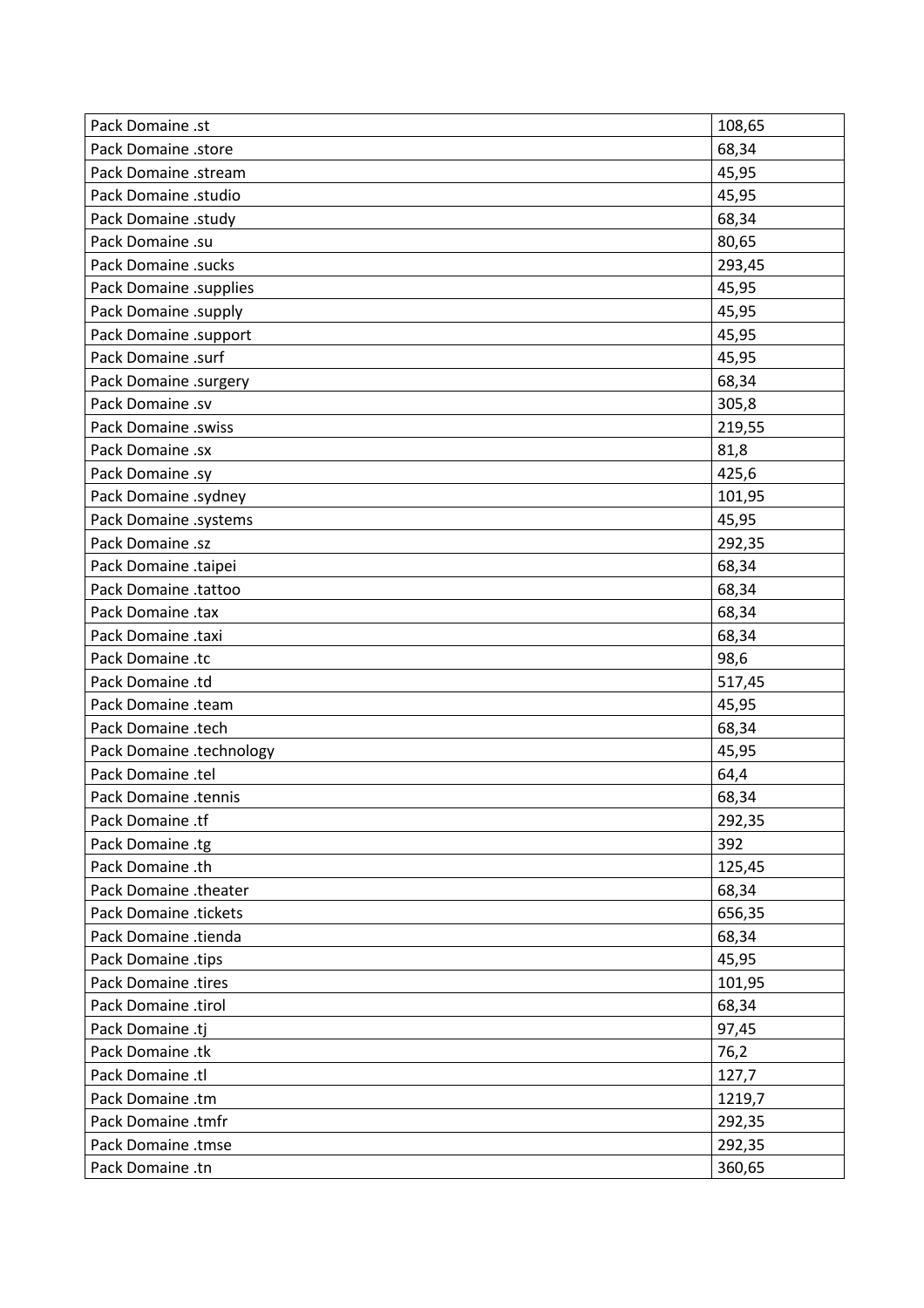| Pack Domaine .to         | 157,4   |
|--------------------------|---------|
| Pack Domaine .today      | 45,95   |
| Pack Domaine .toit       | 52,65   |
| Pack Domaine .tokyo      | 45,95   |
| Pack Domaine .tools      | 45,95   |
| Pack Domaine .top        | 68,34   |
| Pack Domaine .tours      | 45,95   |
| Pack Domaine .town       | 45,95   |
| Pack Domaine .toys       | 67,2    |
| Pack Domaine .tp         | 292,35  |
| Pack Domaine .tr         | 164,65  |
| Pack Domaine .trade      | 45,95   |
| Pack Domaine .trading    | 101,95  |
| Pack Domaine .training   | 45,95   |
| Pack Domaine .travel     | 141,69  |
| Pack Domaine .tt         | 1524,35 |
| Pack Domaine .tube       | 45,95   |
| Pack Domaine .tv         | 57,9    |
| Pack Domaine .tvit       | 52,65   |
| Pack Domaine .tw         | 292,35  |
| Pack Domaine .tz         | 292,35  |
| Pack Domaine .ua         | 143,4   |
| Pack Domaine .ug         | 99,7    |
| Pack Domaine .uk         | 27,9    |
| Pack Domaine .um         | 97,45   |
| Pack Domaine .university | 68,34   |
| Pack Domaine .uno        | 45,95   |
| Pack Domaine .us         | 27,9    |
| Pack Domaine .uy         | 216,2   |
| Pack Domaine .uz         | 151,2   |
| Pack Domaine .va         | 292,35  |
| Pack Domaine .vacations  | 45,95   |
| Pack Domaine .vc         | 77,3    |
| Pack Domaine .ve         | 67,2    |
| Pack Domaine .vegas      | 68,34   |
| Pack Domaine .ventures   | 68,34   |
| Pack Domaine .vet        | 45,95   |
| Pack Domaine .vg         | 98,6    |
| Pack Domaine .vi         | 218,4   |
| Pack Domaine .viajes     | 68,34   |
| Pack Domaine .video      | 45,95   |
| Pack Domaine .villas     | 68,34   |
| Pack Domaine .vin        | 68,34   |
| Pack Domaine .vip        | 68,34   |
| Pack Domaine .vision     | 45,95   |
| Pack Domaine .vlaanderen | 112     |